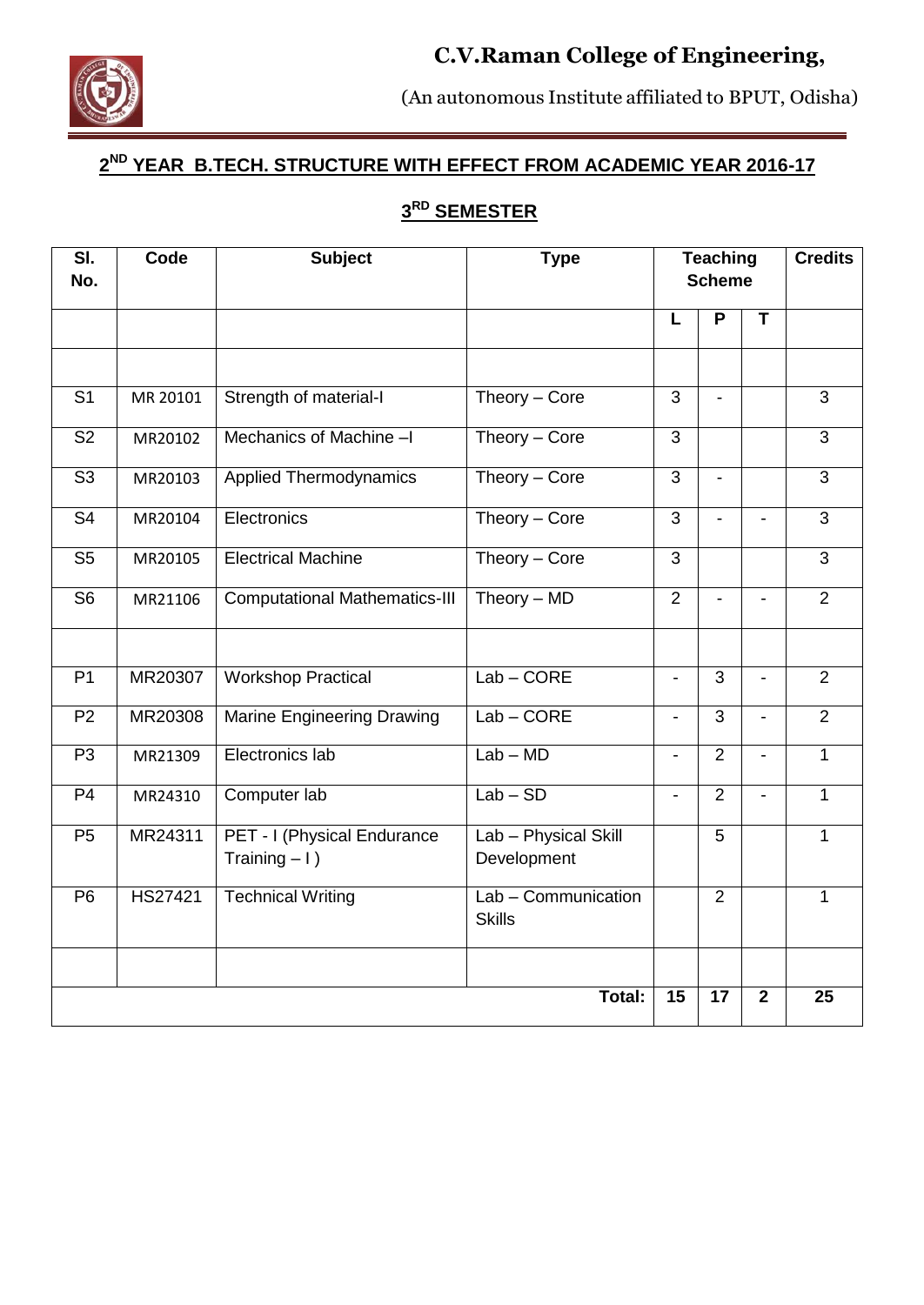

**REF NO: To be filled by CD office**

# **MR 20101 : STRENGTH OF MATERIALS-I**

**Credits:** 03 **Teaching Scheme:** Theory 03 Hrs/Week

**Prerequisites**: NIL

**Objectives:**

- To make the student learner, able to determine various stresses and strains in simple and composite members under external load, strength of simple connections and strain energy stored in members.
- To make the student learner able to design beams which can resist bending and shearing stresses and to teach the concept of principal stresses and maximum shear stresses.
- To teach the students to calculate the Shear force and Bending moment for the various types of statically determinate and indeterminate beams and the method of drawing the SFD and BMD.
- To make the student learner able to calculate the deflections caused by the application of loads and design of solid, hollow shafts, open coiled and closed coiled helical springs based on shear and bending.

# **UNIT-I: Simple Stresses and Strains & Strain Energy in Simple Stresses**

**U1.1 Simple Stresses and Strains:** Concept of Stress and Strain and their relationship in deformable solids. Normal, shear and hydrostatic stresses and the corresponding strains. Poisson's Ratio and complementary shear stress. Relationship between three elastic constants. Uni-axial loading and deformations; Thermal Stress; Axial Stresses in composite materials.

- 8 hrs

**U1.2 Strain Energy in Simple Stresses:** Concept of Strain Energy; Strain Energy due to normal and Shear Stresses; Strain Energy due to impact loads; Resilience. 4 hrs

# **UNIT-II: Shearing Force and Bending Moment:**

- **U2.1 Shearing Force and Bending Moment:** Sign Convention, Relation between Intensity of Loading, -02 hrs
- **U2.2** Shearing Force and Bending Moment. Graphical construction of Bending Moment & Shear Force diagrams. **- 8hrs** and 2000 and 2000 and 2000 and 2000 and 2000 and 2000 and 2000 and 2000 and 2000 and 2000 and 2000 and 2000 and 2000 and 2000 and 2000 and 2000 and 2000 and 2000 and 2000 and 2000 and 2000 and 2000 and 2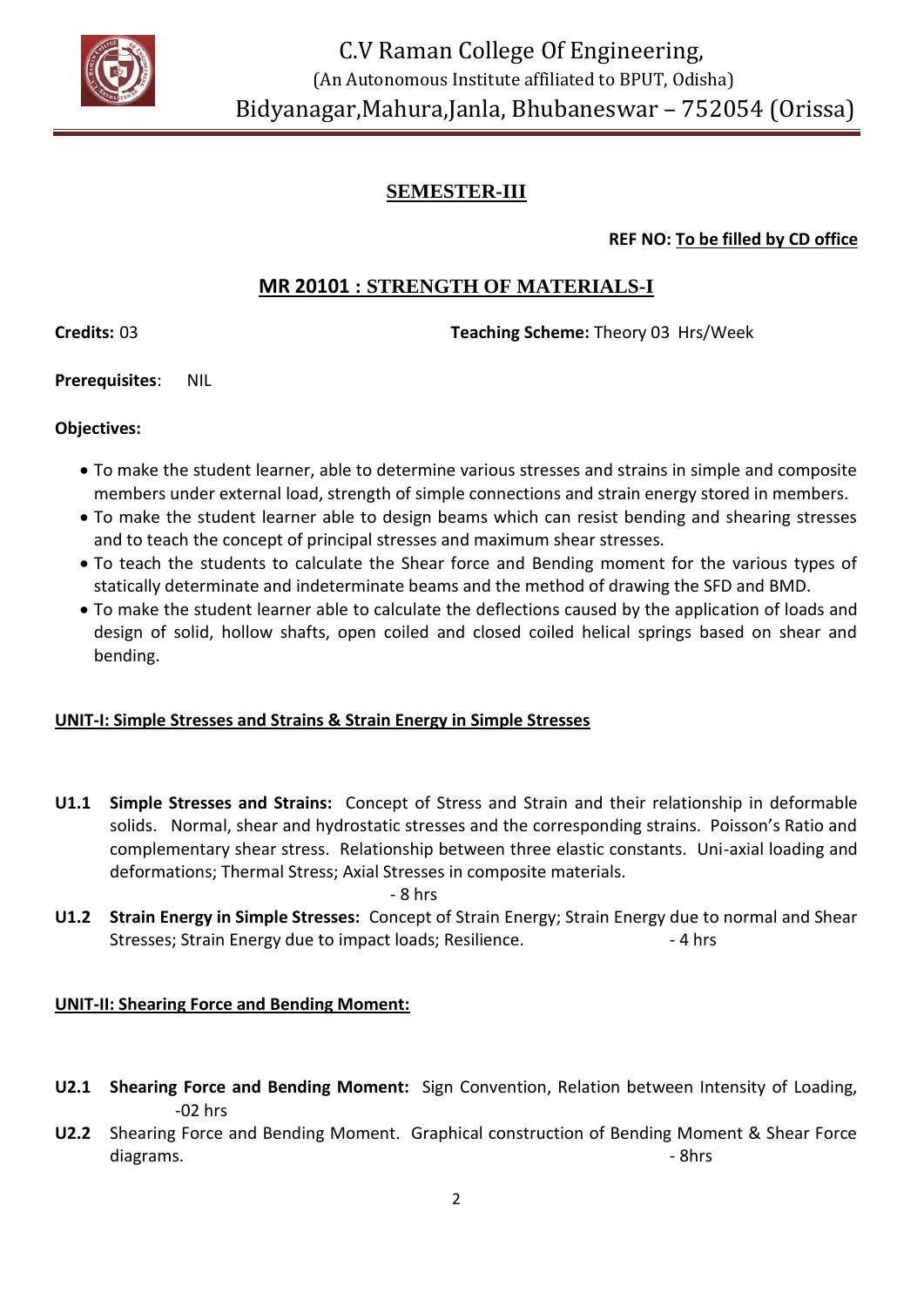

#### **UNIT-III: Thin Walled Shells, Welded Joints:**

- **U3.1 Thin Walled Shells :** Stresses and Strains in thin Walled Shells subjected to internal pressure; Stresses and Strains in submersibles. Strengthening of Thin Walled Shells by wire or tape winding. Effect of temperature; volumetric strain on capacity. ---------------------------
- **U3.2 Welded Joints :** Strength of Welded Joints. Torsion effect on welded joint. 3 hrs

#### **UNIT-IV: Bending Stress:**

- **U4.1 Bending Stress :** Pure Bending, 2nd moment of area, Stresses due to bending. Position of Neutral axis, Radius of Curvature,
- **U4.2** Combined bending and direct stress. Short Column with eccentric loading. Composite beams. Bending beyond the limit of proportionality.

 $-$  8 hrs  $-$  8 hrs  $-$  8 hrs  $-$ 

#### **UNIT-V: Shear & Torsional stress:**

- **U5.1 Shear & Torsional stress:** Shear Stress and Shear Strain. Twisting of solid and hollow shafts, Stiffness and Strength. Power and Torque relation.
- **U5.2** Shafts with linear and compound shafts, Partial hollow shafts, Calculation for Coupling bolts,
- **U5.3** Torsion applied to closed coil springs, springs with axial load, Calculations for mean diameter of springs, wire diameter & number of coils. Strain Energy in torsion.
- **U5.4** Plastic yielding of materials in Torsion.  $\blacksquare$

#### **Text Books:**

T1. Strength of Materials, Er.R. K. Rajput, S.Chand Publication, 5<sup>th</sup> revised Edition 2010

#### **Reference Books:**

- R1. Strength of Materials, G. H. Ryder, 3<sup>rd</sup> edition 2009, Macmilan.
- R2. Strength of Materials, Stephen Timoshenko, 3<sup>rd</sup> edition 2010, CBS publication.
- R3. Strength of Materials, R.K. Bansal, 3<sup>rd</sup> edition 2002, Laxmi Publisher.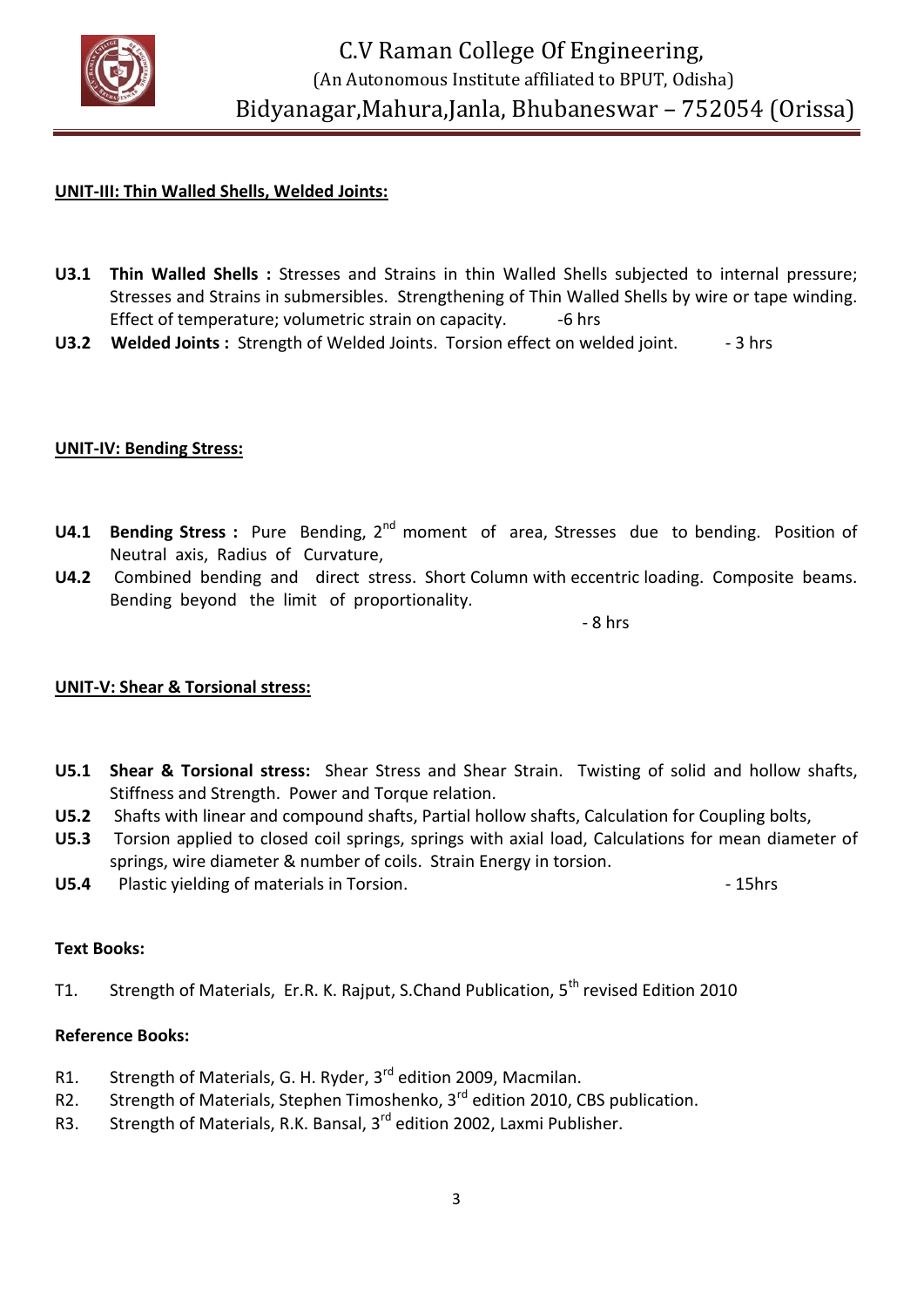

**REF NO: To be filled by CD office**

# **MR20102 : MECHANICS OF MACHINES-I**

**Credits:** 03 **Teaching Scheme:** Theory 03 Hrs/Week

**Prerequisites**: NIL

**Objectives**: To impart the knowledge of velocity and acceleration of various kinematic linkages, cam profiles for different cam followers, various parameters of gears and gear trains.

### **UNIT-I: Turning Moment & Flywheel:**

- **U1.1 Turning Moment & Flywheel** : Function of a Flywheel. Crank effort diagrams. Fluctuation of speed and energy. Effect of centrifugal tension on flywheel,
- **U1.2** Inertia torque and its effects on Crank Effort diagrams.

- 10 hrs

#### **UNIT-II: Kinematics' and Link-Mechanisms:**

- **U2.1 Kinematics' and Link-Mechanisms** : Relative motion between bodies moving in different planes. Instantaneous center method; Rubbing velocities at pin joints.
- **U2.2** Graphical construction for relative velocity and acceleration in different link and sliding mechanisms. Analytical determination of velocity and acceleration. Forces in Crank and connecting rods. Inertia force on link connecting rods, Effect of friction. - 10 hrs

# **UNIT-III: Cams:**

- **U3.1 Cams**: Types of cams and followers. Specified motion of followers. Uniform acceleration and deceleration, S.H.M. and uniform velocity Graphical construction of Cam-profile.- 5 hrs
- **U3.2** Analytical design procedure for cams with Straight flank, Curved flank, Circular flank with various types of followers Spring force and Reaction Torque. In-line cams and off center cams.

- 5 hrs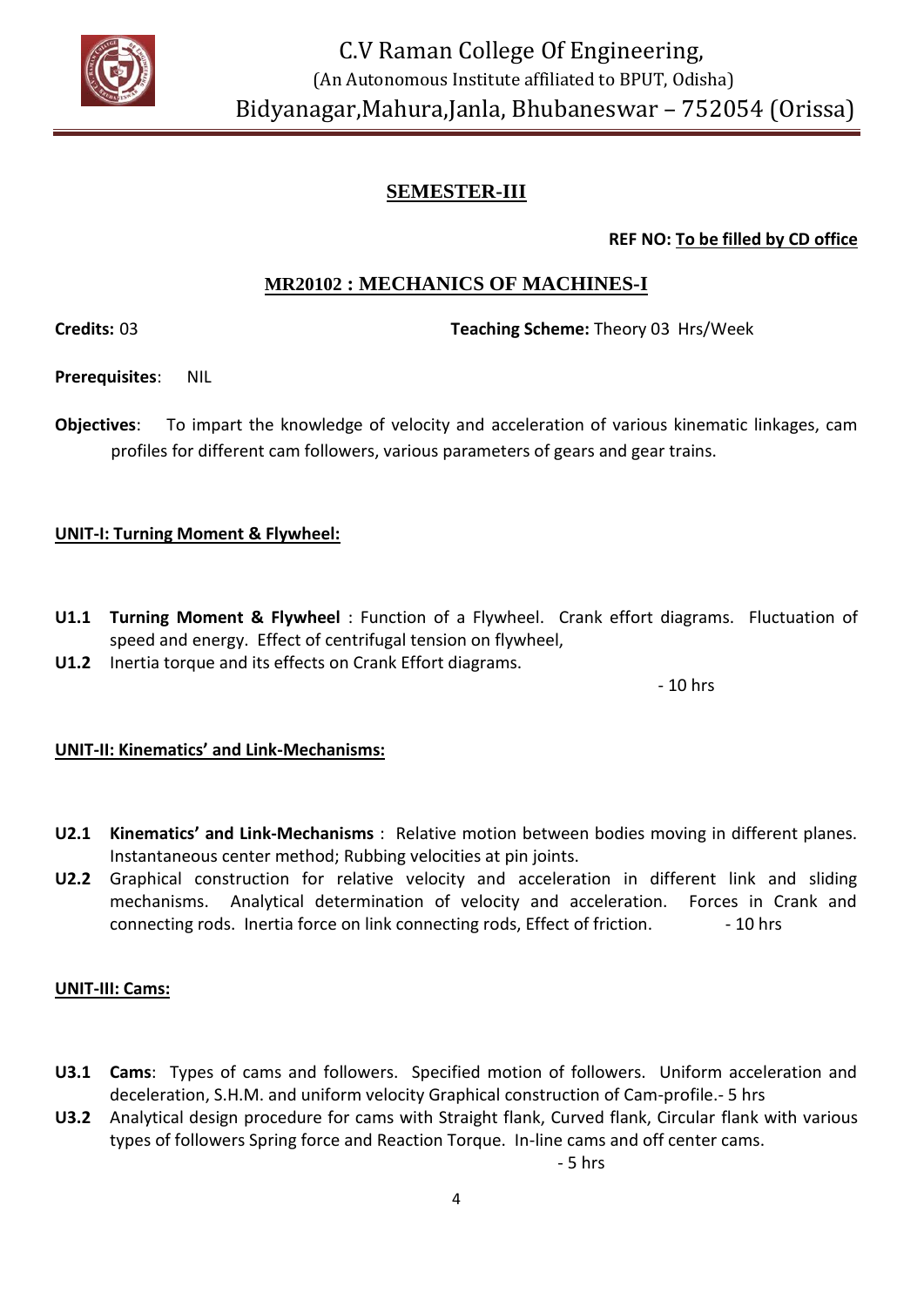

#### **UNIT-IV: Spur Gearing & Toothed gearing:**

- **U4.1 Spur Gearing** : Various definition e.g. p.c.d., profile of gear teeth, module, path of contact, velocity of sliding, Interference, Gear ratio and center distance of simple and compound gear trains. **Example 20** and the set of the set of the set of the set of the set of the set of the set of the set of the set of the set of the set of the set of the set of the set of the set of the set of the set of the set of
- **U4.2 Toothed gearing** : Types of gears, conditions for transmission of constant velocity ratio; methods of avoiding interference; Transmission of power by gear trains on parallel shafts; Rack and pinion, Bevel gears, Worm and Worm wheel, Spur gear Helical gears, Spiral gears; Epicyclic gear trains, Torque on gear trains, acceleration of gear trains.  $\frac{13 \text{ hrs}}{13 \text{ hrs}}$

#### **UNIT-V: Gyroscope:**

**U5.1 Gyroscope** : Gyroscopic couple, Vector representation of torque and angular momentum, steady rectangular precession, vector treatment; Steady conical precession; Motion involving steady precession; Application to Ship's stabilization, reaction on gearbox bearings & other bearings. - 5 hrs

#### **Text Books**:

T1. Mechanics of machine-I, Theory of Machine by R.K. Bansal & J.S. Bran, 5<sup>th</sup> edition, Laxmi publication.

#### **References Books**:

- R1. Advanced Mechanics of Machines J. Hannah & R.C. Stephens, 8<sup>th</sup>/1978, James Munro & company.
- R2. Theory of Machines, P. L. Ballaney, 2010, Khanna Publication.
- R3. Engineering Mechanics, S. Timoshenko & D. H. Young, 4<sup>th</sup>/2012, TMH.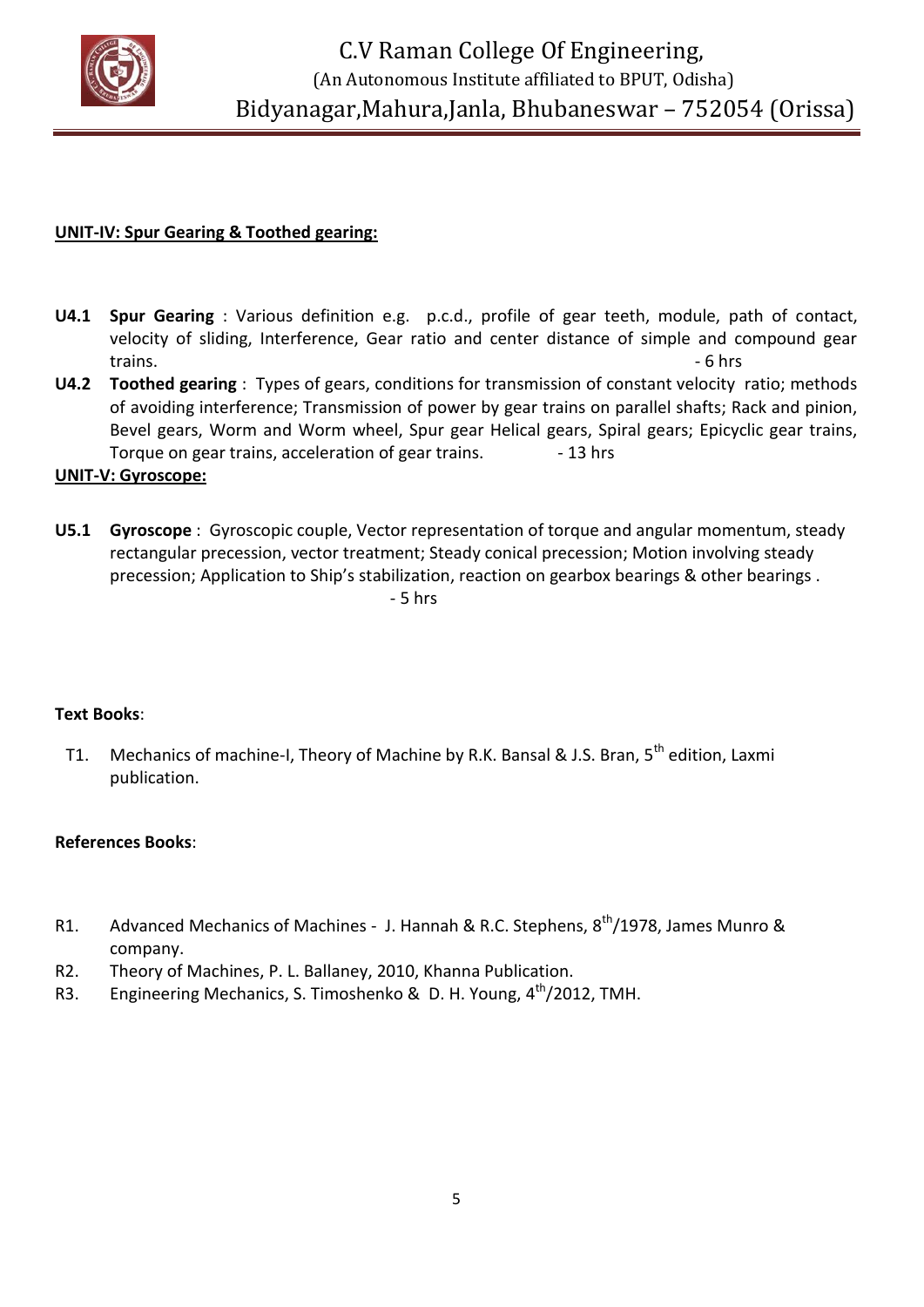

**REF NO: To be filled by CD office**

# **MR20103 : APPLIED THERMODYNAMICS**

**Credits: 03 Teaching Scheme:** Theory 03 Hrs/Week

- **Prerequisites**: NIL
- **Objectives**: To understand the application of Thermodynamics in air standard cycle,gas mixture and heat transfer.

#### **UNIT – I:**

Constant Volume Cycle; Constant Pressure Cycle; Diesel Cycle; Dual Combustion Cycle; 4-Stroke & 2-Stroke Cycle; Criteria of Performance; Compression Ratio and Thermal Efficiency; Indicator Diagrams; Indicated Power; Brake Power; Friction Power; Mechanical Efficiency; Specific Fuel consumption; Energy Balance; Applied Problems. 4 - 9 hrs

#### **UNIT –II:**

- **U2.1 Fuels, Combustion & Dissociation** :- Definition of Fuel, combustion. Combustion Equation, Analysis of the Products of Combustion, stoichiometric combustion, Actual combustion, Excess Air, Mixture strength, Dissociation. Effect of Dissociation on I.C. Engines. - 04 hrs
- **U2.2 Gas Dynamics :-** One Dimensional steady flow of compressible fluids, Isentropic flow, Effect of Friction, Flow through Nozzles and Diffuser. Critical condition, Mach number, Subsonic, Sonic and Supersonic Flow. Flow of steam through Nozzles and Diffusers. - 06 hrs

#### **UNIT –III:**

- **U3.1** Ideal cycle for compressors, work Transfer in single stage compressor, Mass and volume flow, Free Air Delivery, Effect of clearance and volumetric Efficiency in Single stage compressors, Multi-stage compression neglecting clearance and with clearance. Condition for Minimum work Input and Perfect Intercooling.
- **U3.2** Tandem and In-line arrangement in compressors. Rotary positive Displacement Types of compressors. Compressed air Motors. Applied Problems.  $\sim$  10 hrs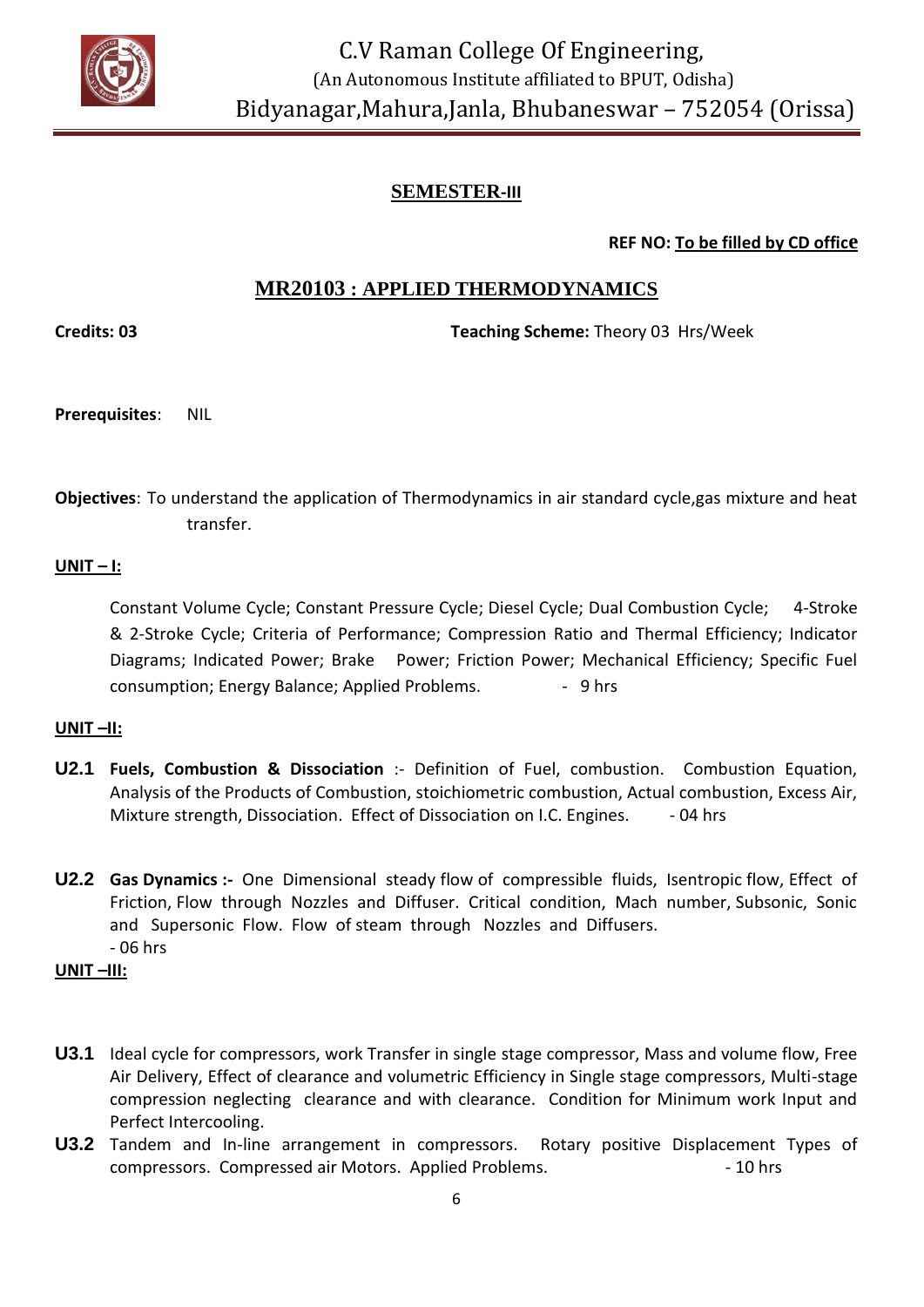

#### **UNIT –IV:**

Dalton's Law of partial pressure, Amagat's Law of partial volume, volumetric and Gravimetric Analysis of Gas Mixtures, Gibb's –Dalton Law, Mean value of a Gas constant. Equivalent Molecular weight, Density, specific volume, specific Heat and Molar Heat capacity of gas mixture. Advanced problem on Adiabatic Mixing. **- 8 hrs** 

#### **UNIT –V:**

- **U5.1 Transmission of Heat :-** Fourier's Law of Heat conduction. Thermal conductivity of insulating materials. Conduction through flat & cylindrical, spherical surfaces in series. Heat Transfer from fluids to fluids through walls.
- **U5.2** Application of Heat Transfer in Marine Heat Exchangers, like Coolers, Heaters, Condensers. Prediction of convection Heat Transfer rates. The state of the state of the state of the state of the state of the state of the state of the state of the state of the state of the state of the state of the state of the state
- **U5.3** Use of Non-Dimensional Groups.Prandtl No. Nusselt No., Reynolds No., Stanton No., Grashof No, Graetz No., Natural and Forced Convection. - 06 hrs

#### **Text Books:**

- T1. Thermal Engineering by R.K.Rajput, 2<sup>nd</sup> revised 1999
- T2. Engineering Heat & Mass Transfer by Mahesh M.Rathore,  $2^{nd}$  edition

#### **References Books:**

- R1. Applied Thermodynamics for Engineering Technologies, T.D.Eastop & A. McConkey, 5<sup>th</sup> edition 2004, Pearson.
- R2. Basic Engineering Thermodynamics, Joel Rayner, 5<sup>th</sup> edition 2009. Pearson.
- R3. Heat and Thermodynamics, Mark W. Zemansky & Richard H. Dittman,  $7^{th}$  edition 2010, MC Graw Hill.
- R4. Thermodynamics: An Engineering, Cengel & Boles, 3<sup>rd</sup> edition 2002, TMH.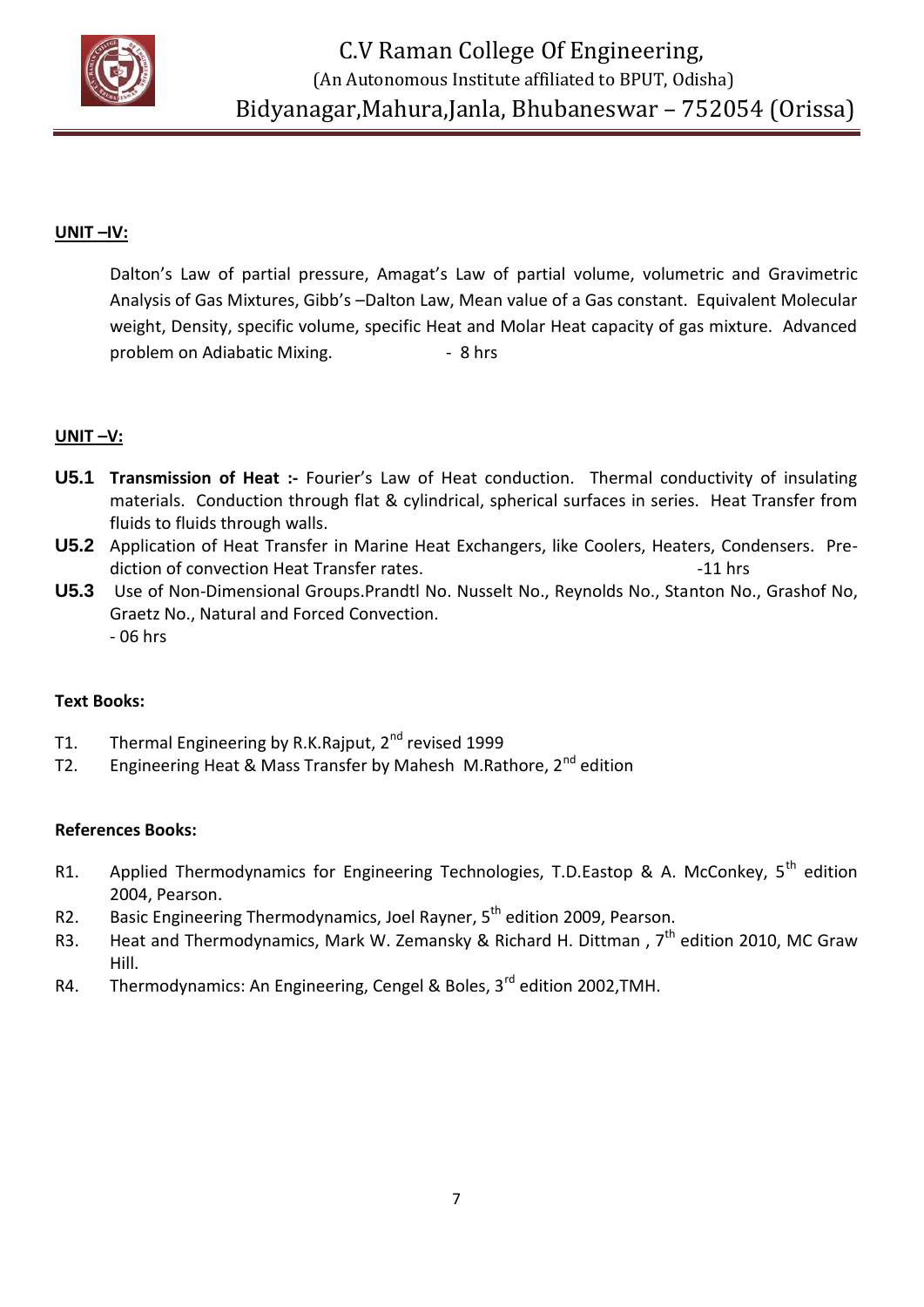

**REF NO: To be filled by CD office**

# **MR20104 : ELECTRONICS**

**Credits:03 Teaching Scheme:** Theory 03 Hrs/Week

**Prerequisites**: NIL

**Objectives:** To familiarize the student with the principles of operation of various electron devices so that he will be able to use these devices effectively.

#### **UNIT-I: Electron Emission, Semi Conductors & Semi Conductor & Diodes:**

- **U1.1 Electron Emission**: Thermionic Emission, Photoelectric emission, Electric field emission and their applications. **Example 2** applications. **applications** and  $\overline{a}$  and  $\overline{b}$  and  $\overline{c}$  and  $\overline{a}$  and  $\overline{a}$  and  $\overline{a}$  and  $\overline{a}$  and  $\overline{a}$  and  $\overline{a}$  and  $\overline{a}$  and  $\overline{a}$  and  $\overline{a}$  and  $\overline{a}$
- **U1.2 Semi Conductors**: What is semiconductor, Types of Semi Conductors, Electrical characteristics, Diffusion and Drift, Mobility, Varistors Thermistors and Non Linear Resistors.

- 3 hrs

- **U1.3 Semi Conductor & Diodes:** Characteristics of diodes, Diode as a rectifier, Diode clamper and voltage doubler, Zener diodes, tunnel Diodes, Rectifiers & Filters LEDs. - 3 hrs
- **U1.4 Transistors:** The junction transistor and its basic characteristics, the transistor as a switch. The transistor as an amplifier. The same state of the state of the state of the state of the state of the state of the state of the state of the state of the state of the state of the state of the state of the state of the sta
- **U1.5** Signal generation operating principles, applications  **2 hrs** 2 hrs

#### **UNIT-II: Transistors Regulated Power Suppliers, Oscillators & Transistor Power Amplifier:**

**U2.1 Transistors:** The transistor as an amplifier, Stabilized biased circuits, Self biased and potentiometer biased, low and high frequency Response, Response of Transistor Amplifiers, Effect of negative & positive feedback in transistor amplifier, JFET & MOSFETS, BJT, UJT.

 $-3$  hrs

**U2.2 Regulated Power Suppliers:** Series Regulators, Shunt Regulators, PNM regulators.

 $-3$  hrs

**U2.3 Oscillators:** Requirements for Oscillations phase shift Oscillator, Wien Bridge Oscillator, Crystal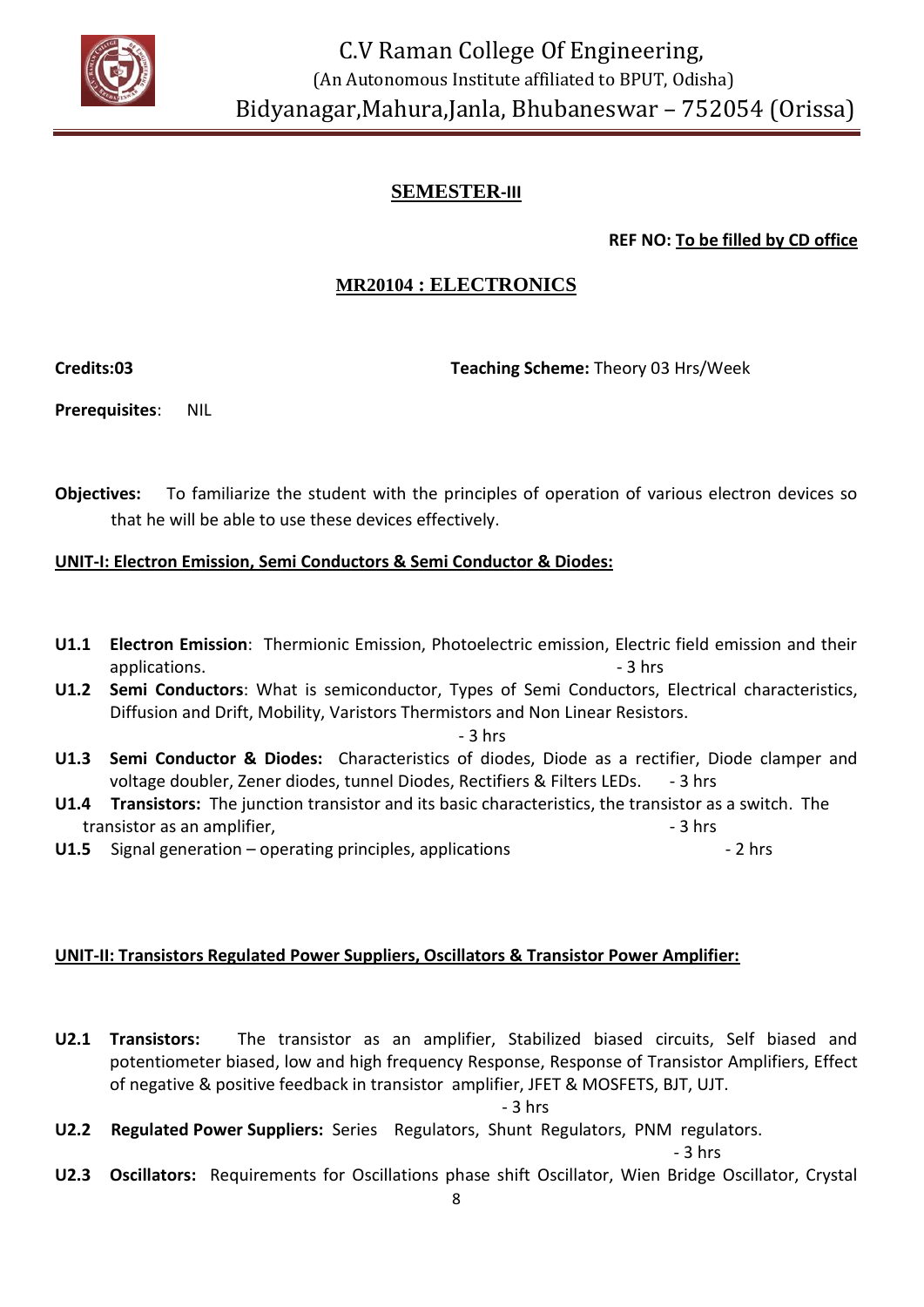

Oscillators, and Decoupling Filters. The same state of the set of the set of the set of the set of the set of the set of the set of the set of the set of the set of the set of the set of the set of the set of the set of th **U2.4 Transistor Power Amplifier:** Design theory, Basic Complementary symmetry. Practical complementary push-pull amplifier, Transistor. Phase inverter Relation between Maximum Output power and load resistance and Transistor dissipation. - 3 hrs

#### **UNIT-III: Wave Shaping and Switching, Operation Amplifier Theory & Digital Circuits**:

- **U3.1 Wave Shaping and Switching:** Clipping, Clamping, time base or Sweep Generator, Multivibrators & Schmitt Triggers.  $\blacksquare$
- **U3.2 Operation Amplifier Theory :** Concept of Differential Amplifiers. Its use in DP-AMPS. Linear OPamp circuits. **- 3** hrs
- **U3.3 Digital Circuits** : Logic systems and Gates. Binary and BCD codes, Boolean Algebra, Simplifications, Flip-flops; Counters; Registers and Multiplexers. 4. The same set of the set of the set of the set of the set o

#### **UNIT-IV: Converters, TTL & CMOS GATES, Industrial Electronics:**

- **U4.1 Converters (A-D and D-A)** : Analog to Digital and Digital to Analog Convertors and their use in Data-Loggers.  $\overline{\phantom{a}}$  3 hrs
- **U4.2 TTL & CMOS GATES** : Digital Integrated Circuits, Semi-conductor Memories-ROM, RAM and PROM.

- 3hrs

**U4.3 Industrial Electronics :** Power rectification, Silicon Control rectifier power control, Photo-Electric Devices, Invertors. **Alternative Contract Contract Contract Contract Contract Contract Contract Contract Contract Contract Contract Contract Contract Contract Contract Contract Contract Contract Contract Contract Contract** 

# **UNIT-V: Communication, Electronic Instruments & Microprocessors:**

- **U5.1 Communication :** Modulation, Demodulation, AM/FM/PM Wireless, Radio Transmitters and Receivers, T-V Radar, Pulse Communication. 4 hosted and the set of the set of the set of the set of the set of the set of the set of the set of the set of the set of the set of the set of the set of the set of the set of t
- **U5.2 Electronic Instruments** : Cathode Ray Oscilloscope, Digital Voltmeters and frequency-meters, Multimeters; Vacuum Tube voltmeter and signal Generators, Signal generation –operating principle – application; signal generation as used on board ship like measuring and controlling various variables including rpm, pressure, flow, temperature level, strain.

- 3 hrs

**U5.3 Microprocessors :** 8085 Architecture – Programming – interfacing and Control of motors – Temperature / Speed control.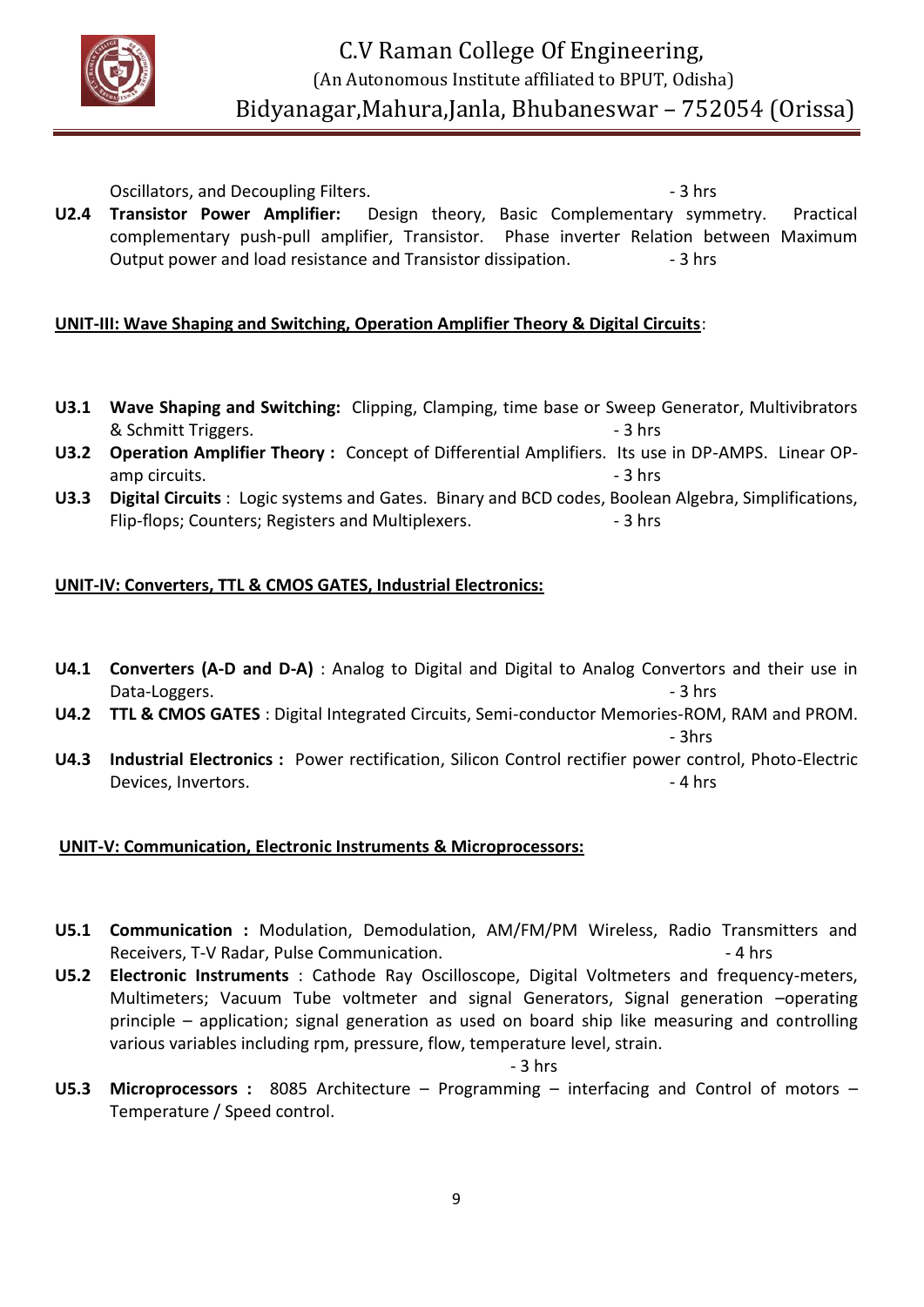

Transistor as an amplifier, switch, oscillator, IC based timers, photo electric devices e.g. LED, LCD, 7 segment display, electron theory IC based generic (IC 555) & its application multi-vibrators, Tele communication system and service. The same service of the service of  $\sim$  2 hrs

**Text Books:**

T1. **References Books:**

- R1. Power Electronics, P. S. Bhimbra, 3<sup>rd</sup> edition, 2005, Khanna.
- R2. Digital Principles & Applications, Malvino Leach, $6^{th}$  edition, 2009, TMH.
- R3. Microprocessors & Microcomputers, Ramesh Gaonkar, 5<sup>th</sup> edition, 2009, Penram internation.
- R4. Power electronics, B.R.Gupta, 3<sup>rd</sup> edition 2003, Kataria publication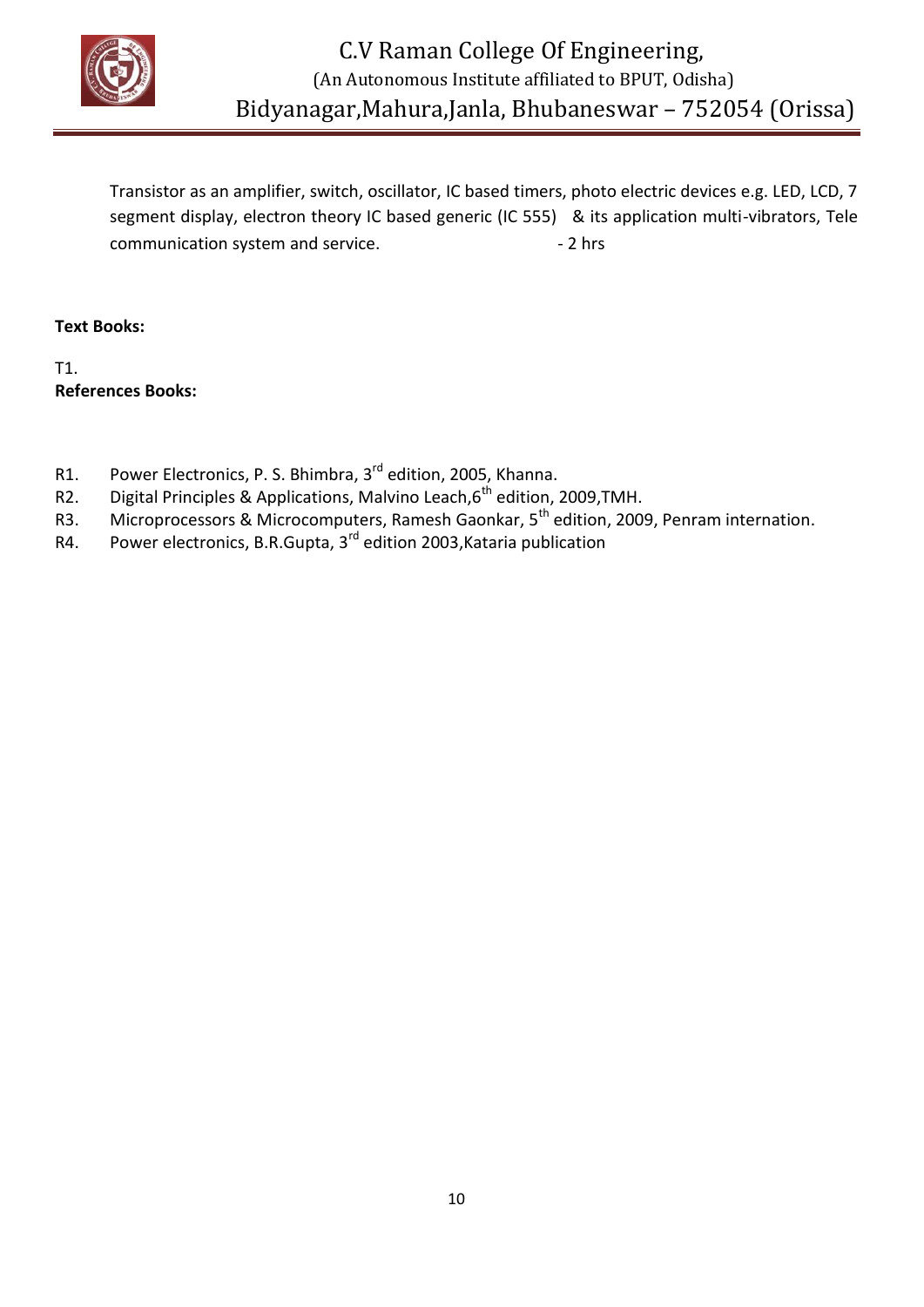

**REF NO: To be filled by CD office**

# **MR20105 : ELECTRICAL MACHINES**

**Credits:** 03 **Teaching Scheme:** Theory 03 Hrs/Week

**Prerequisites**: NIL

**Objectives:** To introduce the concept of operation and construction of DC machines and transformers.

#### **UNIT-I: Direct current machines:**

#### **Direct current machines:**

- **U1.1** Principle of working, construction, winding, e.m.f. equation. Armature reaction, commutation, brush shift, compensating winding.  $\blacksquare$  2 hrs
- **U1.2** D.C. generator, their characteristics, methods of excitation, parallel operation, equalizer busbar, performance equations.  $\blacksquare$
- **U1.3** D.C. motor-their characteristics, starting and reversing, speed-torque equations, starters, speed control including electronic method of control, testing of d.c. machines for finding out losses and efficiency, braking of d.c. motor.  $\blacksquare$  - 4 hrs
- **U1.4** D.C. and A.C. transmission and distribution-two wire and three wire d.c. system, use of balancer, a.c. transmission single phase and three phase, three wire and four wire distribution, comparison of d.c. and a.c. transmission, effect of voltage drop, copper utilization under different systems, single and double fed distributors, fuses, d.c. air circuit breaker, a.c. air and oil circuit breakers. HV & LV switchgears - 5 hrs

#### **UNIT-II: Alternator:**

**U2.1** Alternators-general arrangement of alternators, construction of salient pole and cylindrical-rotor types, types of stator windings, single and double layer windings, e.m.f. equation of an alternator, distribution and pitch factor, waveform of generated e.m.f., alternator on load, percentage regulation, internal voltage drop, production of rotating magnetic field, resultant magnetic field distribution, mathematical derivation of the rotating field condition, magnetomotive force or ampere-turn waveform distribution, reversal of direction of rotation of rotating field.

- 8 hrs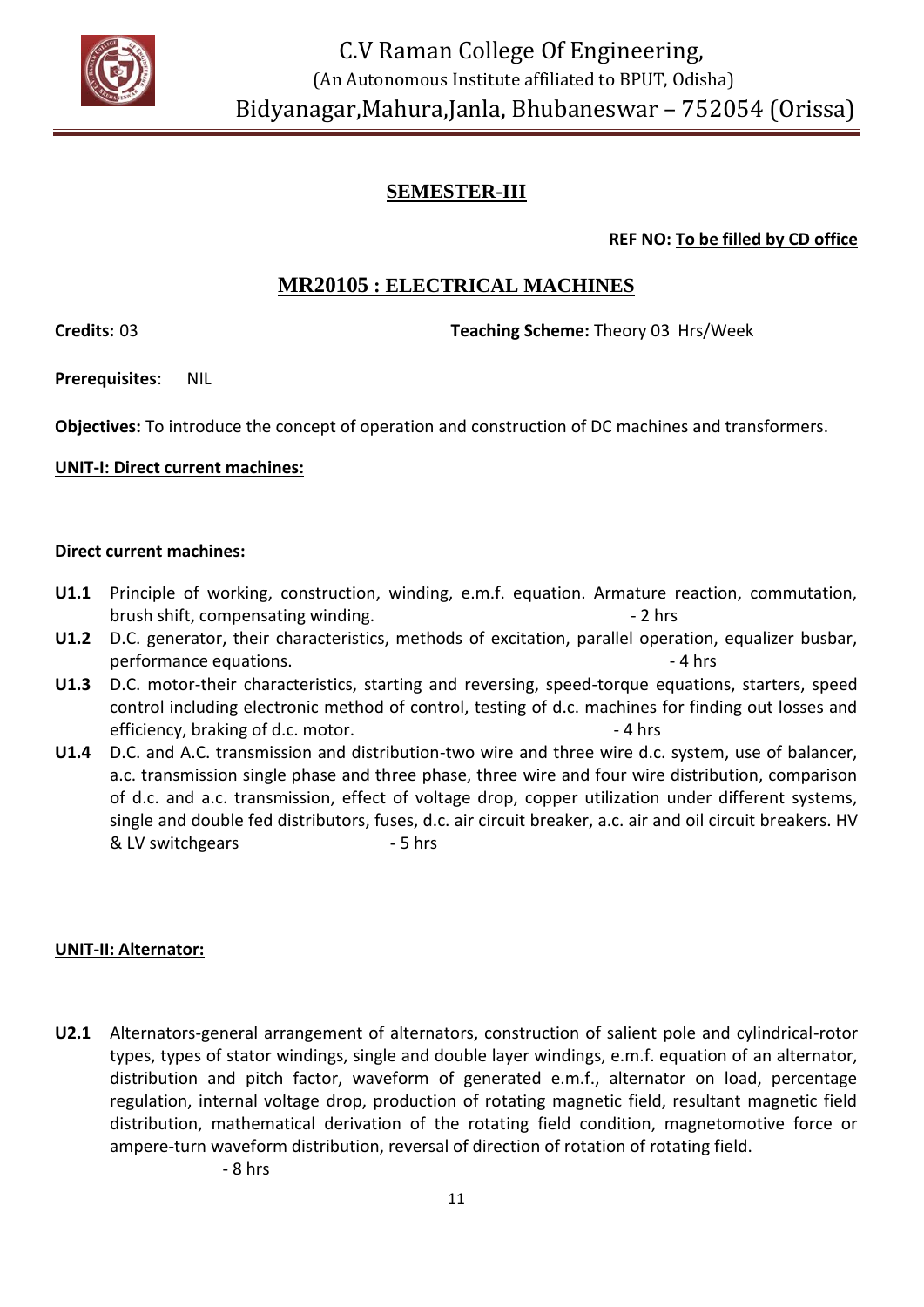

#### **UNIT-III: Transformers:**

**U3.1 Transformers** – principle of action, e.m.f. equation, phasor diagrams for no load and load conditions, useful and leakage flux, leakage reactance, equivalent circuits, voltage regulation, losses and efficiency, open circuit and short circuit and short circuit tests, parallel operation, three phase transformer – core and shell type transformer, current and potential transformer, autotransformer (single phase & 3-phases).  $-9$  hrs

#### **UNIT-IV: Three phase induction motor:**

- **U4.1 Three phase induction motor** principle of operation and theory of action, slip speed, rotor to stator relationship, rotor frequency, rotor e.m.f. and current, equivalent circuit relationship between rotor IR loss and the rotor slip, torque/slip characteristics, starting torque and maximum running torque, reversing, speed control of induction motor, including IGBT (Insulated Gate Bipolar Transistor) and Thyristor controls.
- **U4.2** Starting of induction motor, method of starting D.O.L, Star/Delta, Auto, Testing of motor, use of circle diagram. Single phase induction motor – principle and operational characteristics, starting control, constructional details. 4.15 hrs

#### **UNIT-V: Synchronous alternator and motor:**

- **U5.1** Armature reaction in synchronous alternator, armature reactance, prediction of voltage regulation, open circuit test, short circuit test, synchronous impedance, torque/angle characteristics, infinite busbar, synchronizing current, torque and power, hunting of phase swinging, parallel operation of alternators, a.c. generators in parallel-excitation control, throttle control, load sharing –KW and KVA,
- **U5.2** principle of action of three phase synchronous motor effect of varying load and excitation, methods of starting, advantages and disadvantages of synchronous motor. - 7 hrs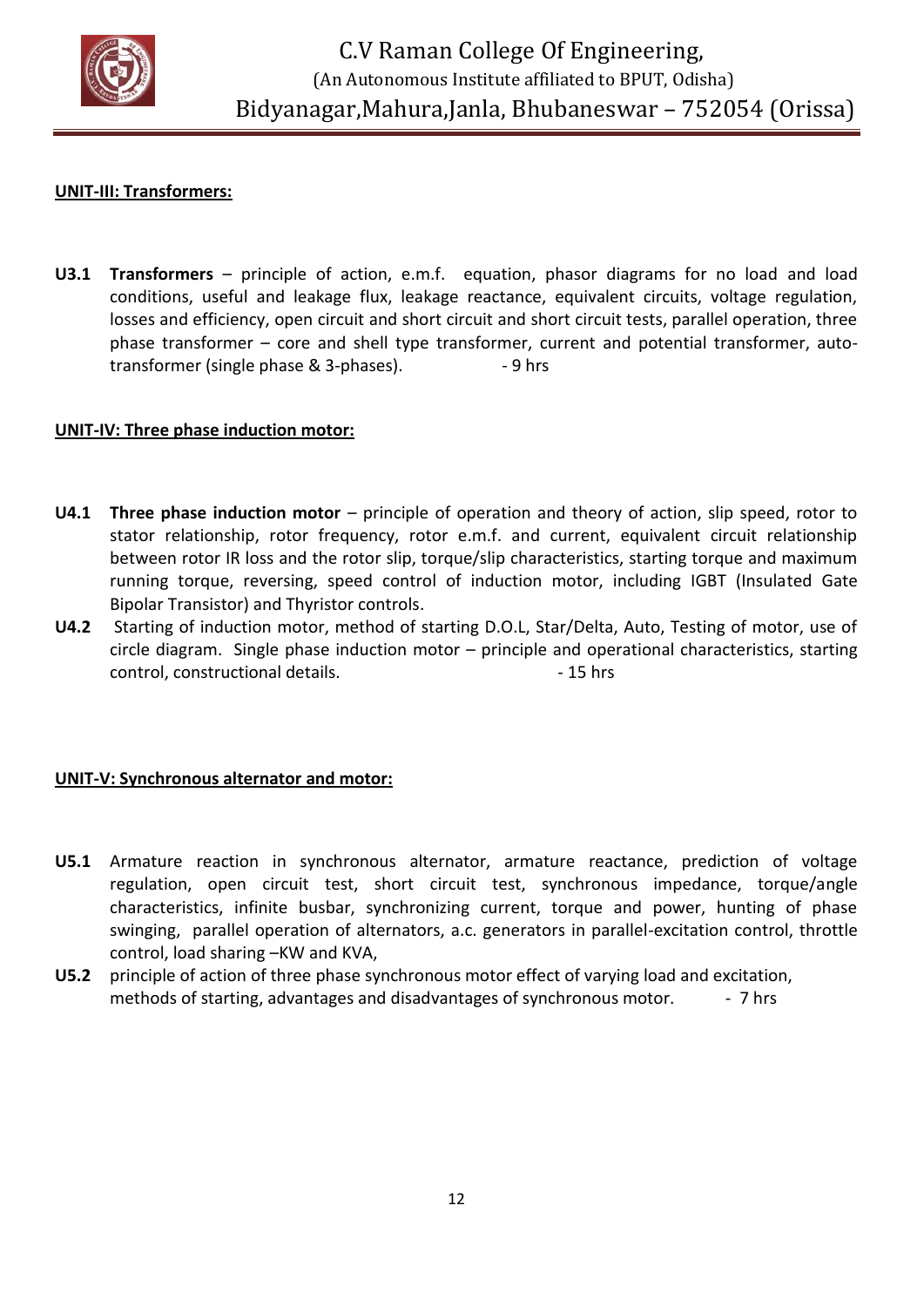

#### **Text Books:**

T1. Electrical Technology, Hughes Edward, 10<sup>th</sup>/2011, Pearson.

#### **Reference Books:**

- R1. Electricity applied to Marine Engineering, W. Laws
- R2. Electrical Power, S. Uppal, 15<sup>th</sup>/2010, Khanna
- R3. Electrical Technology, Hughes Edward
- R4. Electric Motor drives, Berde
- R5. Electricity applied to Marine Engineering, W. Laws

# **SEMESTER-III**

#### **REF NO: To be filled by CD office**

# **MR21106 : COMPUTATIONAL MATHEMATICS-III**

#### **Credits:02 Teaching Scheme:** Theory 02 Hrs/Week

**Prerequisites**: NIL

**Objectives:** To impart the knowledge to the students, on various computational methods.

#### **UNIT-I: Sampling Theory:**

- **U1.1** Population and Sample.
- **U1.2** Sampling with and without replacement.
- **U1.3** Random Samples, Population parameters, sample statistics, samples mean, sampling distribution of means.
- **U1.4** Sample variance, mean, variance and moments for grouped data.  $\blacksquare$

#### **UNIT-II: Curve Fitting, Regression and Correlation :**

- **U2.1** Curve fitting, the method of least squares, the least squares line, least, square line in terms of Sample variance and covariance.
- **U2.2** Regression lines, regression coefficients, the least square parabola, multiple regression.
- **U2.3** Standard error of estimate, linear correlation coefficient.
- **U2.4** Probabilistic interpretations of regression and correlation, interpretations of regression and correlation. **8** hrs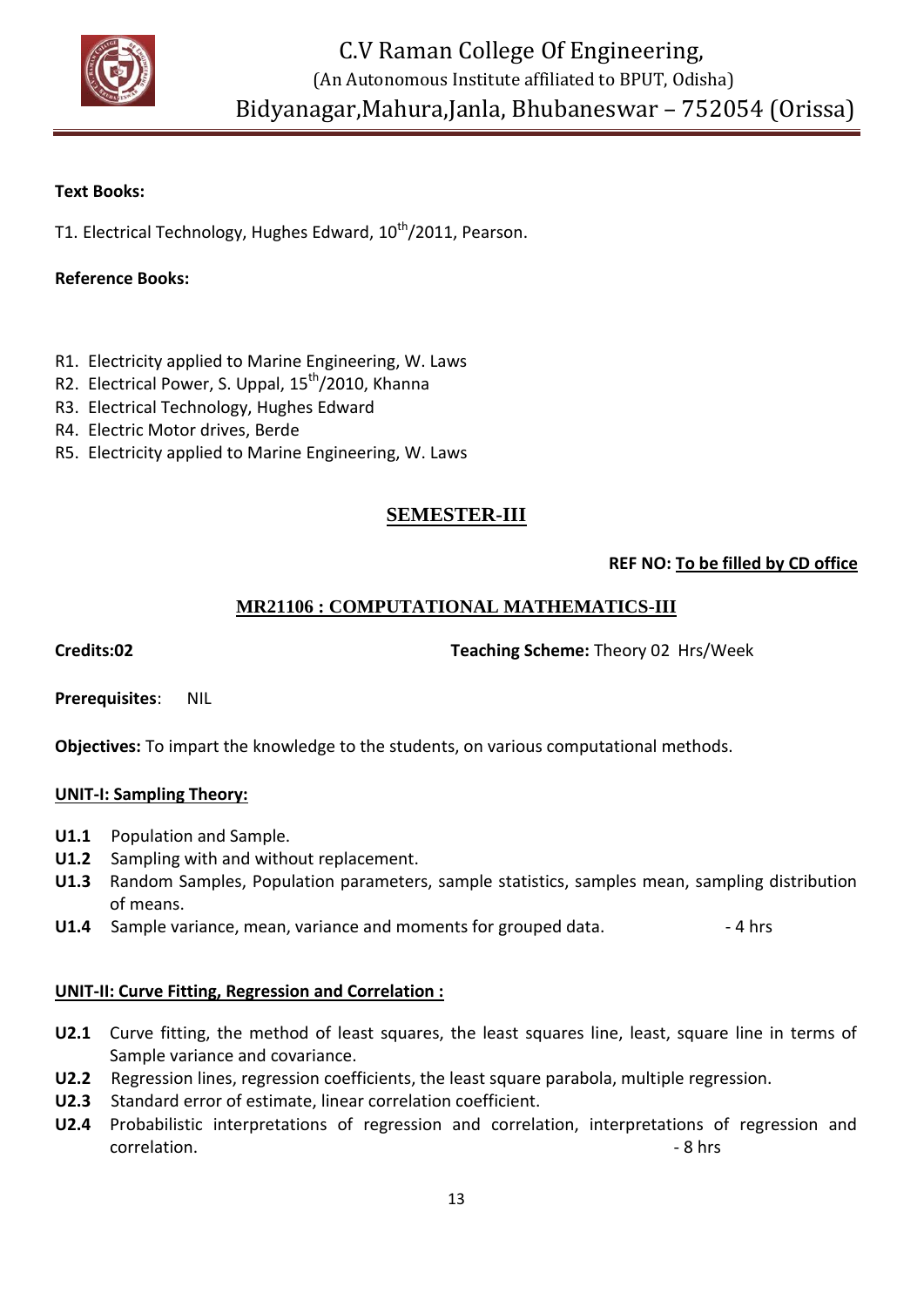

#### **UNIT-III: Digital Mathematics & Logic Circuits:**

**U3.1 Digital Mathematics :**

Binary codes: Weighted and Non weighted Binary codes, Error detecting codes, Error correcting codes, alphanumeric codes. Basic logic gates: AND or not gates, combining logic gates, NAND, NOR, Exclusive-OR, Exclusive-NOR gates, converting gates with inverters.

 $-3$  hrs

**U3.2 Logic Circuits :** Sum-of-Products Boolean expressions, Product-of-Sums Boolean expressions, use of De Morgan's Theorems, use of NAND logic, USE OF NOR logic Numerical Analysis.

- 5 hrs

#### **UNIT-IV: The Calculus of Finite Differences :**

- **U4.1** Differences of a function, Fundamental operators of the calculus of Finite Differences, Algebra of Finite Difference operators, Fundamental equations satisfied by Finite Difference operators,
- **U4.2** Difference tables, Derivative of a tabulated function, Integral of a tabulated function, Summation formula, Difference equation with constant coefficients,
- **U4.3** Applications to oscillations of a chain of particles connected by strings and an electrical line with discontinuous leaks,
- **U4.4** Interpolation formulae, Newton's divided difference formula, Lagrange Interpolation formula, Forward and backward Gregory-Newton interpolation formulae,
- U4.5 Stirling interpolation formula. Numerical integration by various methods (Trapezoidal Rule, Simpson's Rule etc.), Linear difference equation with constant coefficients.  $\sim$  -10 hrs

#### **UNIT-V: Computing:**

- U5.1 Design of efficient algorithms for problems like-factorial of a positive integer, Fibonacci Sequence generation, Sin x, cos x, ex series summation Linear search problem.
- **U5.2** Bubble sort Problem, Merging Problem, Calculation of computational complexity.

- 6 hrs

#### **Text Books**:

T1. GREWAL, B. S. Higher Engineering Mathematics, 38<sup>th</sup> Edition, Khanna Publishers, Delhi, 2004.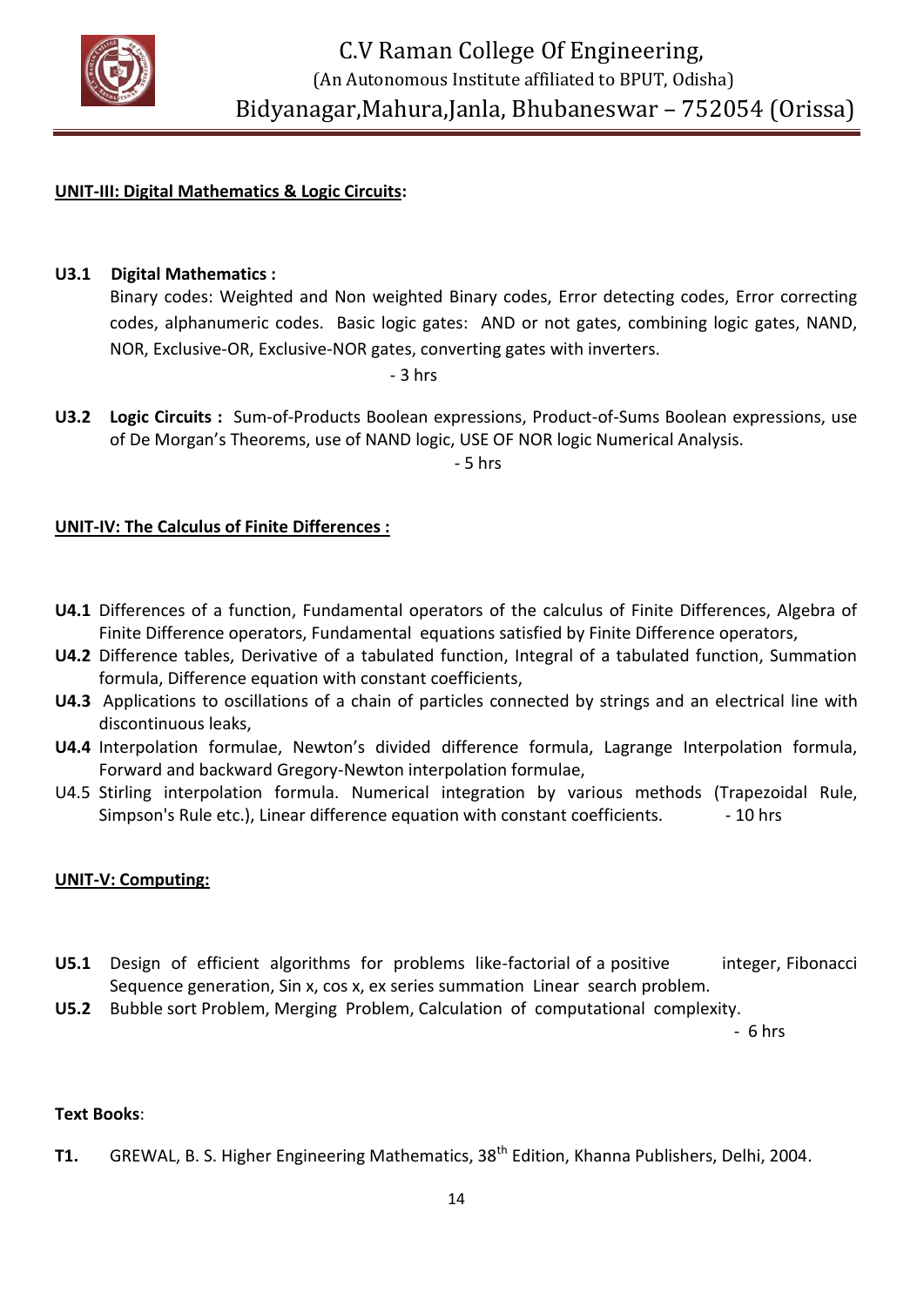

 C.V Raman College Of Engineering, (An Autonomous Institute affiliated to BPUT, Odisha) Bidyanagar,Mahura,Janla, Bhubaneswar – 752054 (Orissa)

#### **References Books:**

- **R1.** Numerical Methods for Engineering & Scientific Computation by Jain , M. K. Iyanger, S. R. K. Jain,  $6<sup>th</sup>$  edition, New Age publisher.
- **R2.** Numerical Methods for Engineers By Chapra S. C., Canale R. P. 4<sup>th</sup> edition, TMH publisher.

### **SEMESTER-III**

#### **REF NO: To be filled by CD office**

# **MR20307 : WORKSHOP PRACTICAL**

**Credits: 02 Lab/ Sessional-** 03 hrs/ week

Study of Workshop layout;

Steam & Exhaust Line Tracing;

Feed & condensate Line Tracing for the Steam Engine Plant;

Coolling Water & Fuel Line Tracing for the Steam Engine Plant;

Smoke tube Boiler Familarisation;

Globe Valve Overhauling;

Sluice Valve Overhauling;

Non-return Globe Valve Overhauling;

2 Way/ 3 Way Cock Overhauling;

Shaft Key Making

Thread cutting by Taps & Die;

Thread cutting by Lathe Machine.

Other important "jobs" that may be introduced as per current trend, to keep student abreast with latest.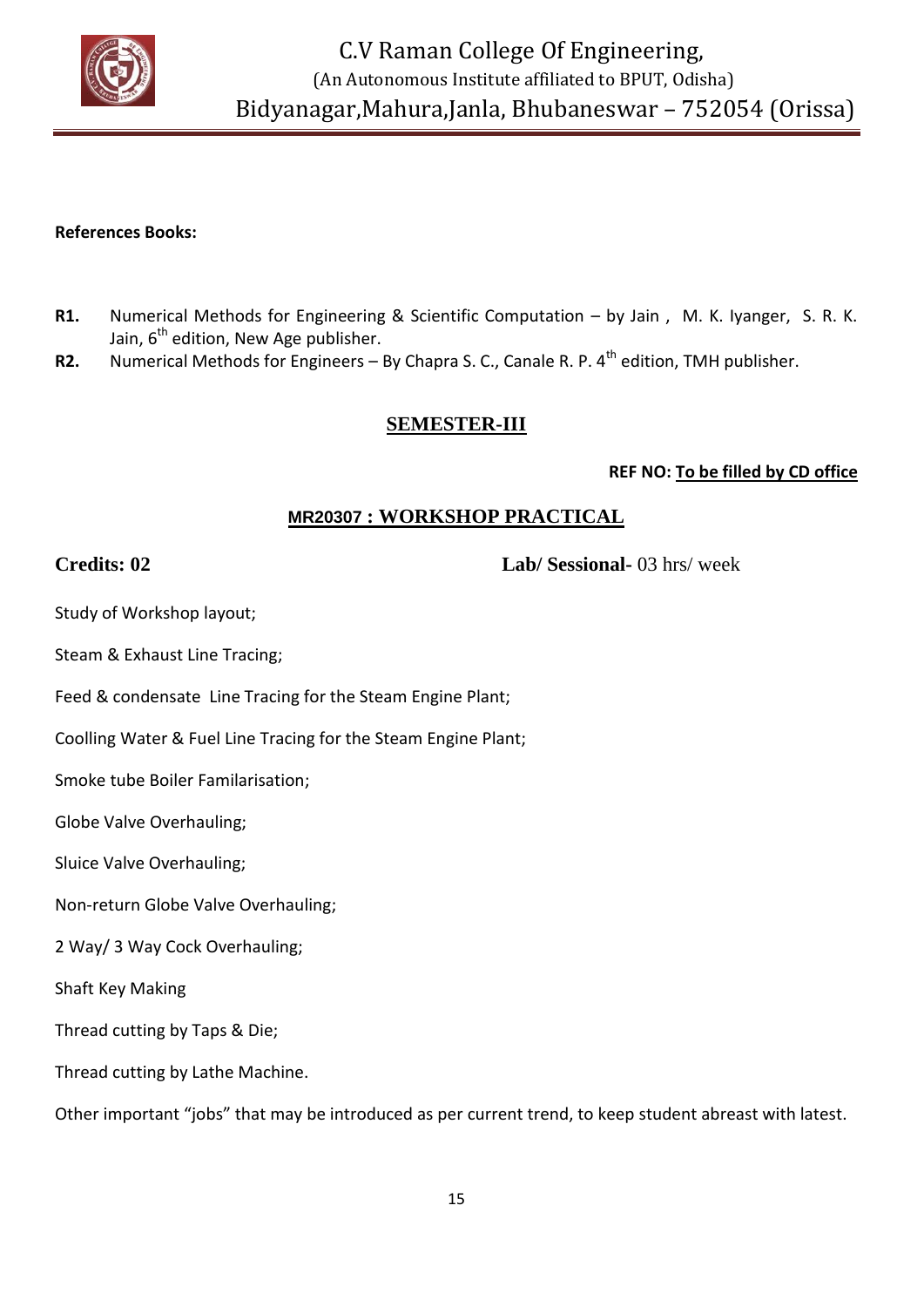

**REF NO: To be filled by CD office**

# **MR20308 : MARINE ENGINEERING DRAWING**

**Credits: 02 Lab/ Sessional-** 03 hrs/ week

**Machinery Components Drawing :** Drawing of complete machine components in assembly (Orthographic to Orthographic and isometric to Orthographic) with details like couplings, Glands, Return and non-return valves, cocks & plus, interpretation of machinery drawings and handbooks marine engineering drawing and design. The interpretation of piping, hydraulic and pneumatic diagrams.

- 27 hrs

**Marine Machinery Components & assembly drawings** : Assembly Drawings of marine components in Orthographic projection from Isometric views e,g, Bilge Suction Strainer Boxes, Ship's Side Discharge Valve Chest, Cylinder Relief Valve, Control Valve, Oil Fuel Strainer, Parallel Slide Stop Valve , Ballast Chest for Oil or Water , Feed Check Valve, Gear Pump , Control Valves, Boiler Blow-down valves, Diesel Engines' Rocker arms, cylinder liner, connecting rod with bearings, Full bore Boiler safety valve, Hydraulic Exhaust Valve . (Minimum of 9 drawings to be completed in the class. Remaining drawings to be given as home assignment)

Sample list drawings para 17 DGS Annex-II Air Inlet Valve, Automatic Valve - 27 hrs

#### **REFERENCES:**

| 1. MacGIBBON'S Pictorial Drawing Book for Marine<br>Engineers | H. Barr & J.G. Holburn |
|---------------------------------------------------------------|------------------------|
| 2. Reed's Engineering Drawing for Marine                      |                        |
| Engineers - Volume II                                         | H. G. Beck             |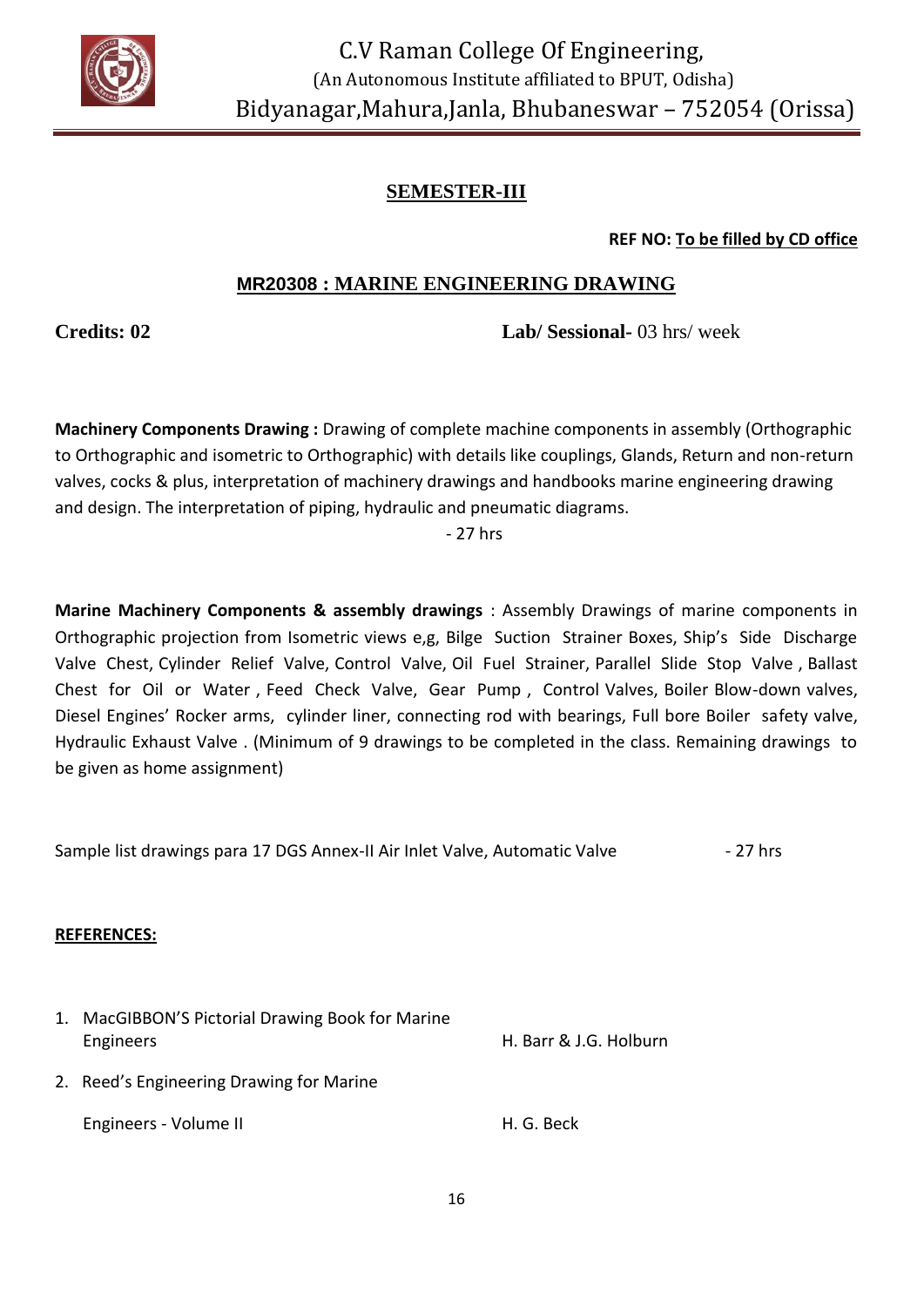

**REF NO: To be filled by CD office**

# **MR21309 : ELECTRONICS LABORATORY**

**Credits: 01 Lab/ Sessional-** 02 hrs/ week

To study the characteristics of Thermistor.

To study the volt-amphere characteristic of Field Effect Transistor.

To study the characteristics of Silicon Controlled Rectifier.

To study the Transistor Bias stability.

To study the Transistor Feed Back Amplifier.

To study the Integrated Circuit operational Amplifier.

To study the Integrating, Differentiating Clamping and Clipping Circuit.

To study the Logic Training Board.

To study the Speed control of a D.C. motor by Thyristor.

Assembling electronic components as per given circuit on Circuit Board.

Study electronic PID controller.

Study PCB of High Temperature alarm system .

Study PCB of High Level alarm system.

Study PCB for other alarm systems like heat, smoke, pressure, rpm.

Study of IC & LSIC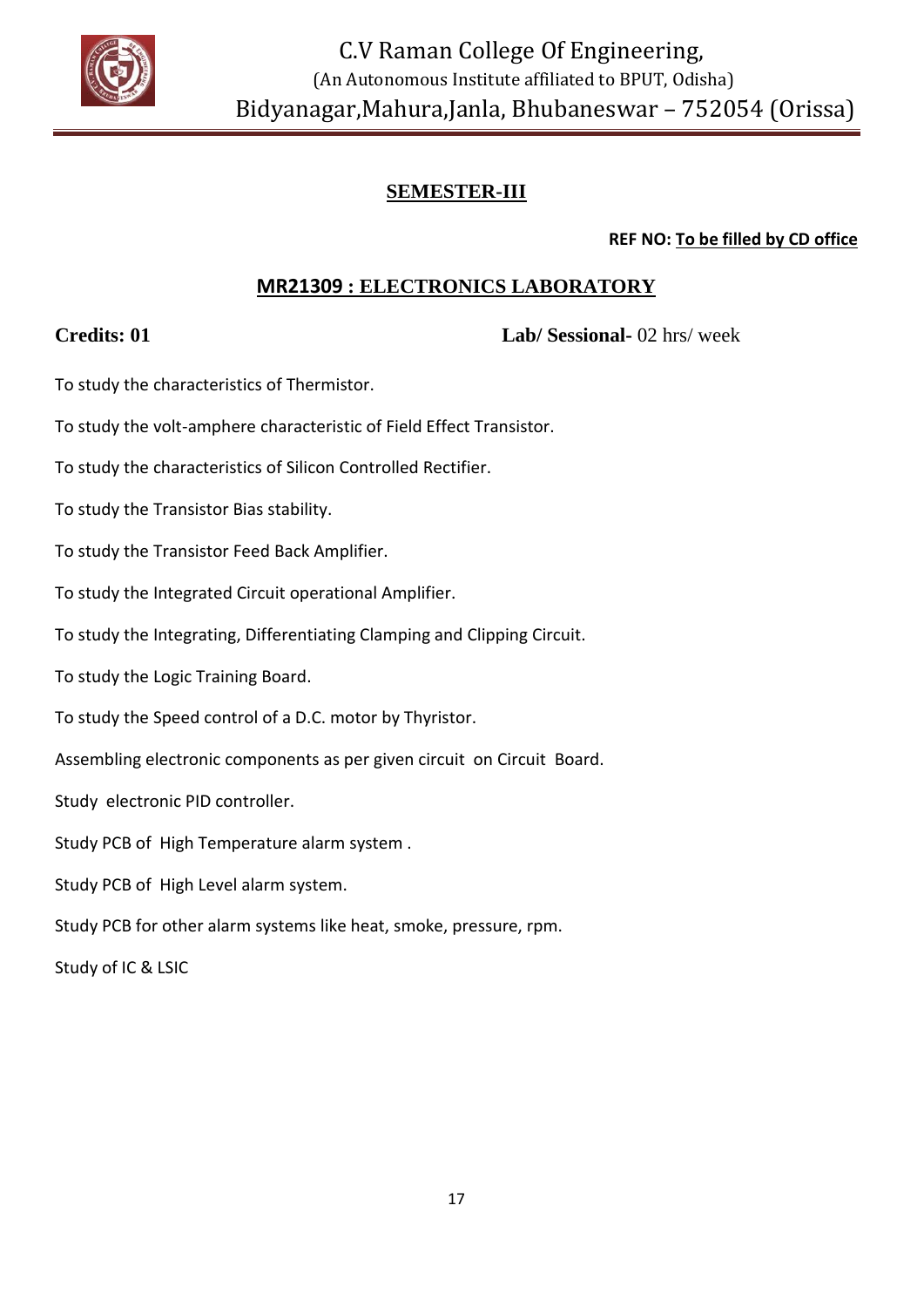

# **REF NO: To be filled by CD office**

# **MR24310 : COMPUTER LABORATORY**

**Credits: 01 Lab/ Sessional-** 02 hrs/ week**.**

# **1. UNIX COMMANDS**

# Study of Unix OS – Basic Shell Commands – Unix Editor

#### **2. SHELL PROGRAMING**

Simple Shell program – Conditional Statements – Testing and Loops

### **3. C PROGRAMMING ON UNIX**

Dynamic Storage Allocation – Pointers – Functions – File Handling

### 4. **MATLAB**

- a) Generation of periodic, exponential, sinusoidal , damped sinusoidal, step and impulse .
- b) Ramp signal using MATLAB in both discrete and analog form .
- c) Evaluation of convolution integral, Discrete Fourier transform for periodic and non periodic .
- d) Signals and simulation of difference equations using MATLAB .
- e) Cascade connection of second order system using MATLAB .
- f) Determination of Laplace Transform and inverse Laplace transform using MATLAB .
- g) Programs to implement structure union and function .
- **5. OPERATING SYSTEM presently in use in the Industry. Modern Engineering programming language.**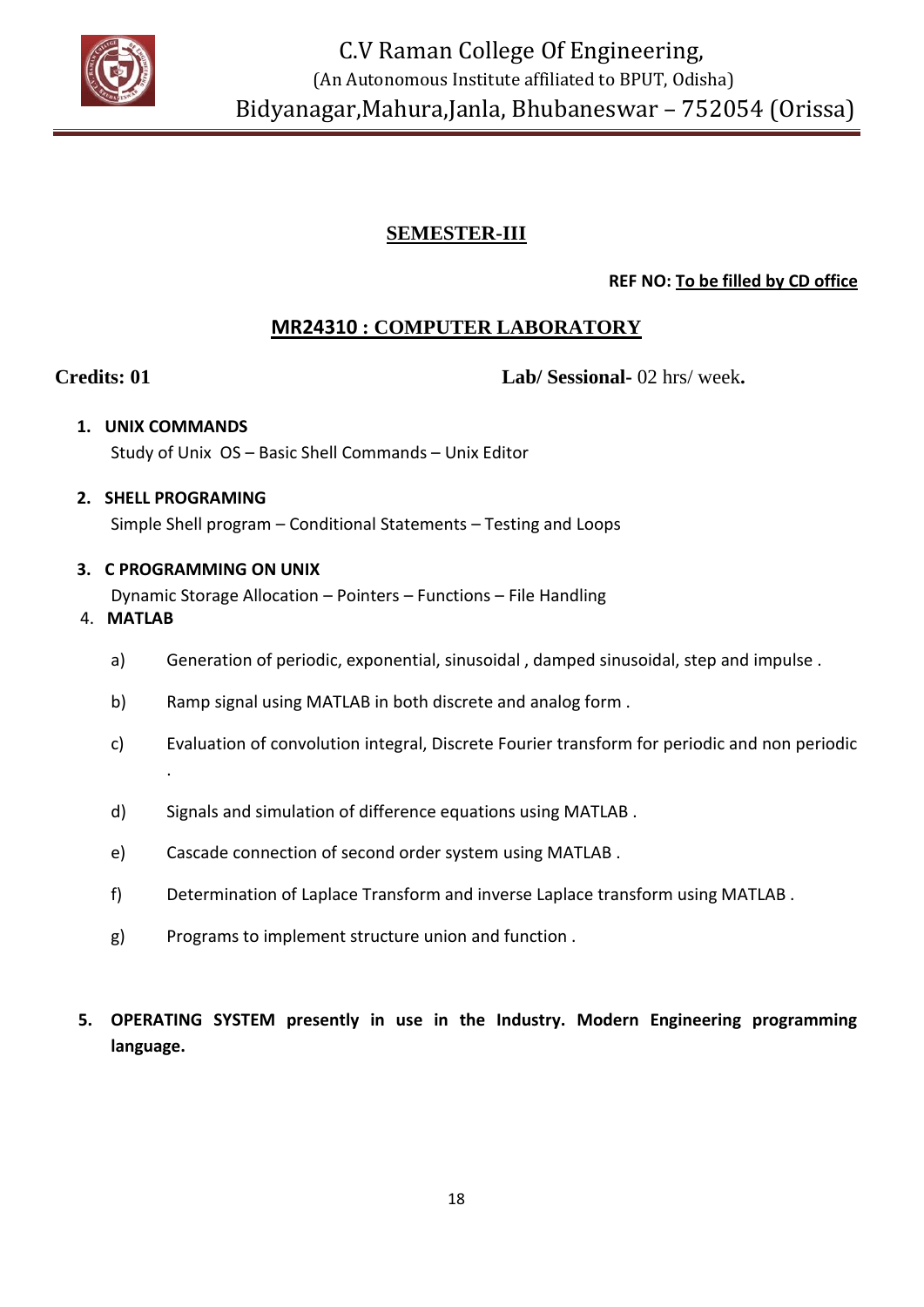

#### **2 ND YEAR B.TECH. STRUCTURE WITH EFFECT FROM ACADEMIC YEAR 2016-17**

# **4 TH SEMESTER**

| SI.<br>No.     | Code           | <b>Subject</b>                                   | <b>Type</b>                               | <b>Teaching</b><br><b>Scheme</b> |                |                          | <b>Credits</b> |
|----------------|----------------|--------------------------------------------------|-------------------------------------------|----------------------------------|----------------|--------------------------|----------------|
|                |                |                                                  |                                           | L                                | P              | T                        |                |
|                |                |                                                  |                                           |                                  |                |                          |                |
| S <sub>1</sub> | MR20112        | Ship Structure & Construction                    | Theory $-$ Core                           | 3                                | $\overline{0}$ |                          | $\overline{3}$ |
| S <sub>2</sub> | MR20113        | Marine Boiler & Steam Engineering                | Theory $-$ Core                           | 3                                | $\Omega$       |                          | $\overline{3}$ |
| S <sub>3</sub> | MR20114        | <b>Workshop Technology</b>                       | Theory $-$ Core                           | $\overline{3}$                   | $\overline{0}$ |                          | $\overline{3}$ |
| S <sub>4</sub> | MR20115        | Marine Heat Engineering & A/C                    | Theory $-$ Core                           | 3                                | $\mathbf 0$    |                          | $\overline{3}$ |
| S <sub>5</sub> | MR20116        | <b>Strength of Material-II</b>                   | Theory - Core                             | $\overline{3}$                   | $\mathbf 0$    |                          | $\overline{3}$ |
| S <sub>6</sub> | MR21117        | <b>Mechanics of Machines-II</b>                  | Theory $-$ MD                             | $\overline{3}$                   | $\mathbf 0$    |                          | $\overline{3}$ |
|                |                |                                                  |                                           |                                  |                |                          |                |
| P <sub>1</sub> | MR20318        | <b>Elementary Navigation &amp;</b><br>Seamanship | $Lab$ – $CORE$                            | $\blacksquare$                   | $\overline{2}$ | $\blacksquare$           | $\mathbf{1}$   |
| P <sub>2</sub> | MR21319        | Heat & Boiler chemical Laboratory                | $Lab - MD$                                | $\blacksquare$                   | $\overline{2}$ | $\blacksquare$           | $\mathbf{1}$   |
| P <sub>3</sub> | MR24320        | <b>Workshop Practical</b>                        | $Lab - SD$                                | $\overline{\phantom{a}}$         | $\overline{4}$ | $\overline{\phantom{a}}$ | 3              |
| P <sub>4</sub> | MR24321        | PET - II (Physical Endurance<br>Training $-$ II) | Lab - Physical Skill<br>Development       | $\blacksquare$                   | 5              | $\blacksquare$           | $\mathbf{1}$   |
| P <sub>5</sub> | <b>HS27420</b> | <b>General Seminar</b>                           | $Lab -$<br>Communication<br><b>Skills</b> |                                  | $\overline{2}$ |                          | $\mathbf{1}$   |
| Total:         |                |                                                  |                                           | 17                               | 15             | $\mathbf{1}$             | 25             |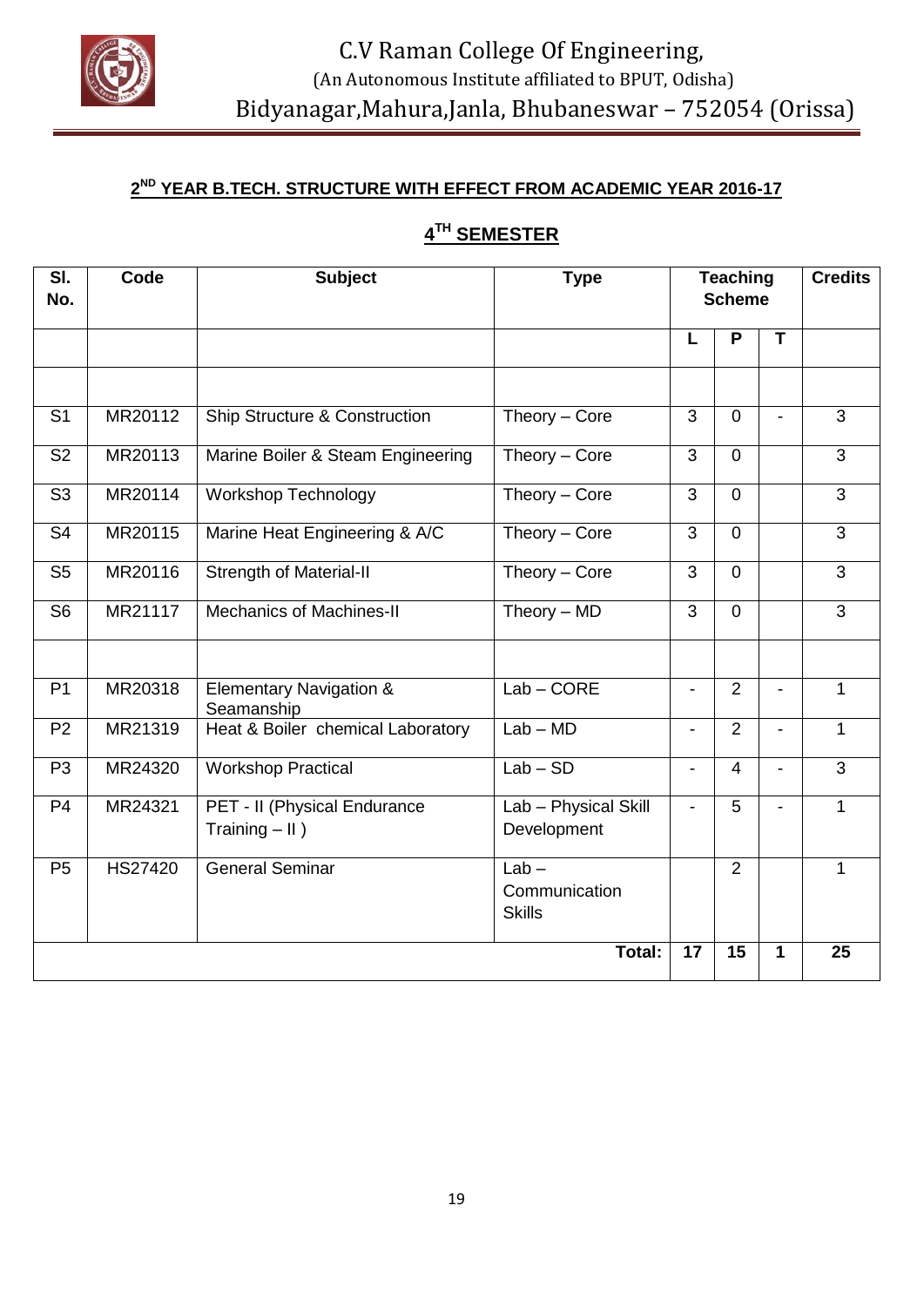

# **SEMESTER-IV**

#### **REF NO: To be filled by CD office**

# **MR20112: SHIP STRUCTURE & CONSTRUCTION**

**Credits:04 Teaching Scheme:** Theory 03 Hrs/Week

**Prerequisites**: NIL

**Objectives:** To impart the knowledge on construction of ships and ships terms and stresses in ships, primary and secondary girders used in ships.

#### **UNIT-I: Ships Terms, Stresses in ship's structure, Sections and materials use & Bottom & Side Framing**

- **U1.1 Ships Terms** : Various terms used in ship Construction with reference to Ship's parameter e.g. L.B.P., LOA, Moulded Depth, Moulded draught, Freeboard, rise of floor, flare, shear, rake and other similar terms, General Classification of Ships - 3 hrs
- **U1.2 Stresses in ship's structure** : Bending, Shear, Hogging, Sagging, Racking, Pounding, Painting, and Strength members to counteract the same.  $\sim$  2 hrs
- **U1.3 Sections and materials use** : Type of section like Angles, Bulb Plates, Flanged beams used in ship construction. Welding techniques and machines for ships building process. Testing of welds. Fabricated components.  $\overline{\phantom{a}}$  6 hrs
- **U1.4 Bottom & Side Framing** : Double bottoms, Water tight floors, Solid and bracket floors, Longitudinal framing keels, side framing like Tankside brackets, Beam Knee, Web frame.

- 5 hrs

#### **Unit-II: Shell & Decks, Bulk heads & Deep Tanks**

**U2.1 Shell & Decks** : Plating systems for shells, Deck plating & Deck girders, discontinuities like hatches and other openings, supporting & closing arrangements, mid-ship Section of ships.

 $5$  hrs

**U2.2 Bulk heads & Deep Tanks** : Water tight bulkheads, Arrangements of plating and stiffeners. Water tight sliding doors, Water tight openings through bulkheads for electric cables pipes and shafting. Deep tank for oil fuel or oil cargo corrugated bulk heads.

- 8 hrs

#### **UNIT-III: Fore-End Arrangements & After-End-Arrangements:**

- **U3.1 Fore-End Arrangements** : Stem construction, arrangements to resist panting, panting stringers, Forepeak – Collision bulk heads, Bulbous bows. Anchor and cable arrangements. Chain locker - 5 hrs
- **U3.2 After-End-Arrangements** : Types of Sterns, Stern frame and rudder. Types of rudder. Supporting of rudder, Locking pintle, Bearing pintle, Pallister bearing, Shaft tunnel, Tunnel bearings. Aft peak tank - 6 hrs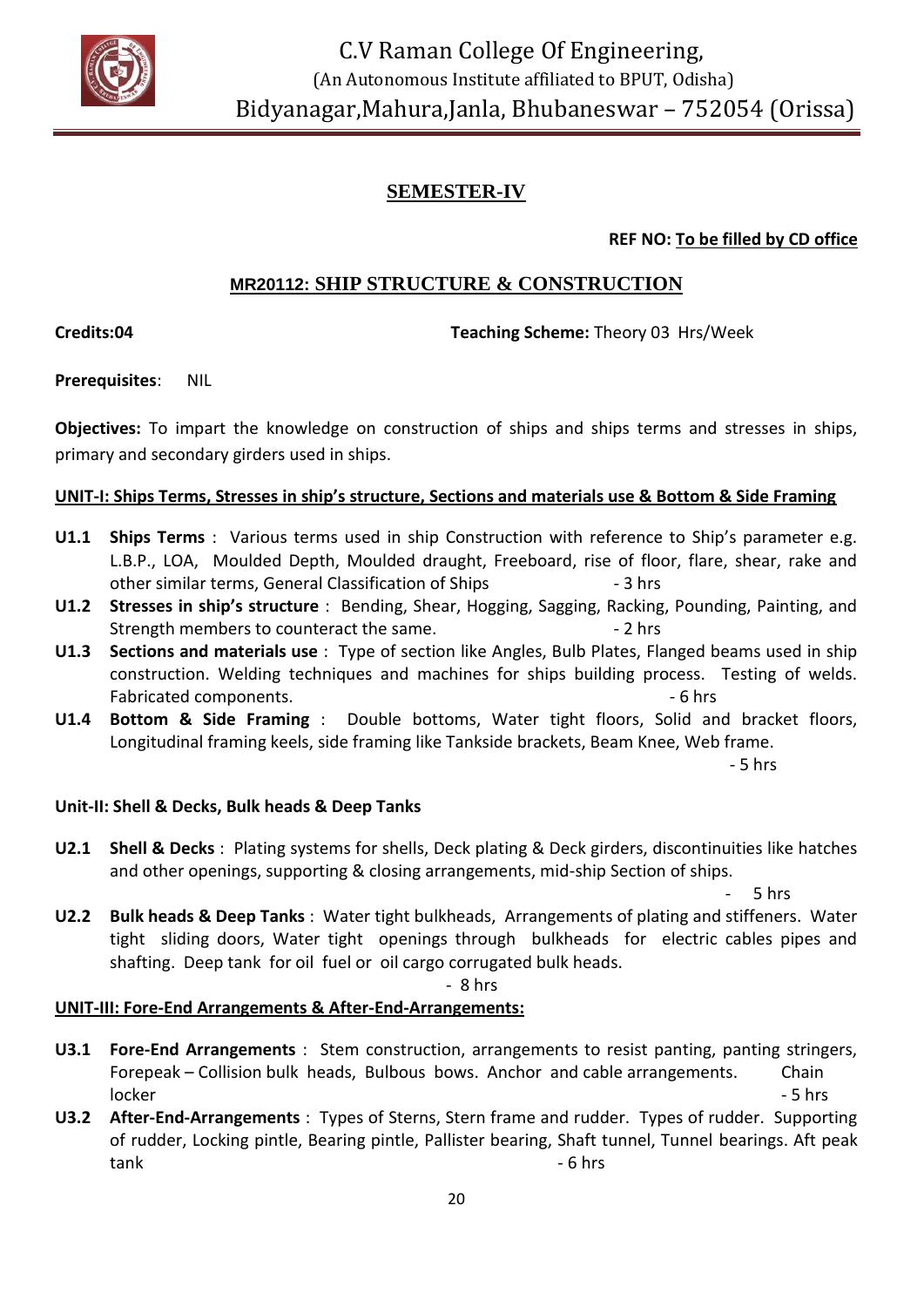

#### **UNIT-IV: Load line and Tonnage:**

#### **U4.1 Load line and Tonnage**

Definition of freeboard and various assigning conditions, List of closing appliances, Loadline Surveys, Tonnage regulations, calculation as per latest convention, details of markings permanently carved. Plimsol line - 3 hrs 3 hrs

#### **UNIT-V: Shipyard Practice, Ship Types & Offshore Technology:**

#### **U5.1 Shipyard Practice**

Layout of a Shipyard, Mould loft, fabrication of assembly, subassembly, units in construction, role of Surveyors in construction of Ship; Keel laying, Launching, Sea trial. Use of computers in ship design with cost implication. Ventilation arrangement for pump room in tankers and for holds and oil fuel tanks, Bridge team B/T, Plimsol line, Free Surface liquid on stability, Bilge piping system, Ballast piping, Sounding piping, Air piping. - 5 hrs

#### **U5.2 Ship Types**

Tankers, bulk carriers, container ships, car carriers, LNG, LPG and chemical carriers, Lash ships, Passenger ships, Dredger, Tugs - constructional details and requirements. - 4 hrs

#### **U5.3 Offshore Technology**

Drilling Ships and Platforms, Supply/Support Vessels-types and constructions, Dynamic Positioning, Deep Sea diving system, fire fighting arrangement, Cable laying vessels.

- 2 hrs

#### **Text Books:**

- T1. Ship Construction Reed's Vol-5, E.A.Stroke, 5<sup>th</sup> /2010, adlard coles Nautical.
- T2. Merchant Ship Construction, D.A. Taylor, 4<sup>th</sup>/1998, Imarest.

#### **Reference Books:**

- R1. Ship Construction, Munro & Smith,  $1<sup>st</sup>$  /2003, IMarEST.
- R2. Ship Construction, D. J. Eyyres,  $4^{th}$  /1994, Butter Worth
- R3. Merchant Ship Construction, H.J. Pursey, 6<sup>th</sup> / 2007, Elsevier.
- R4. Principles of Naval Architecture, SNAME Publication.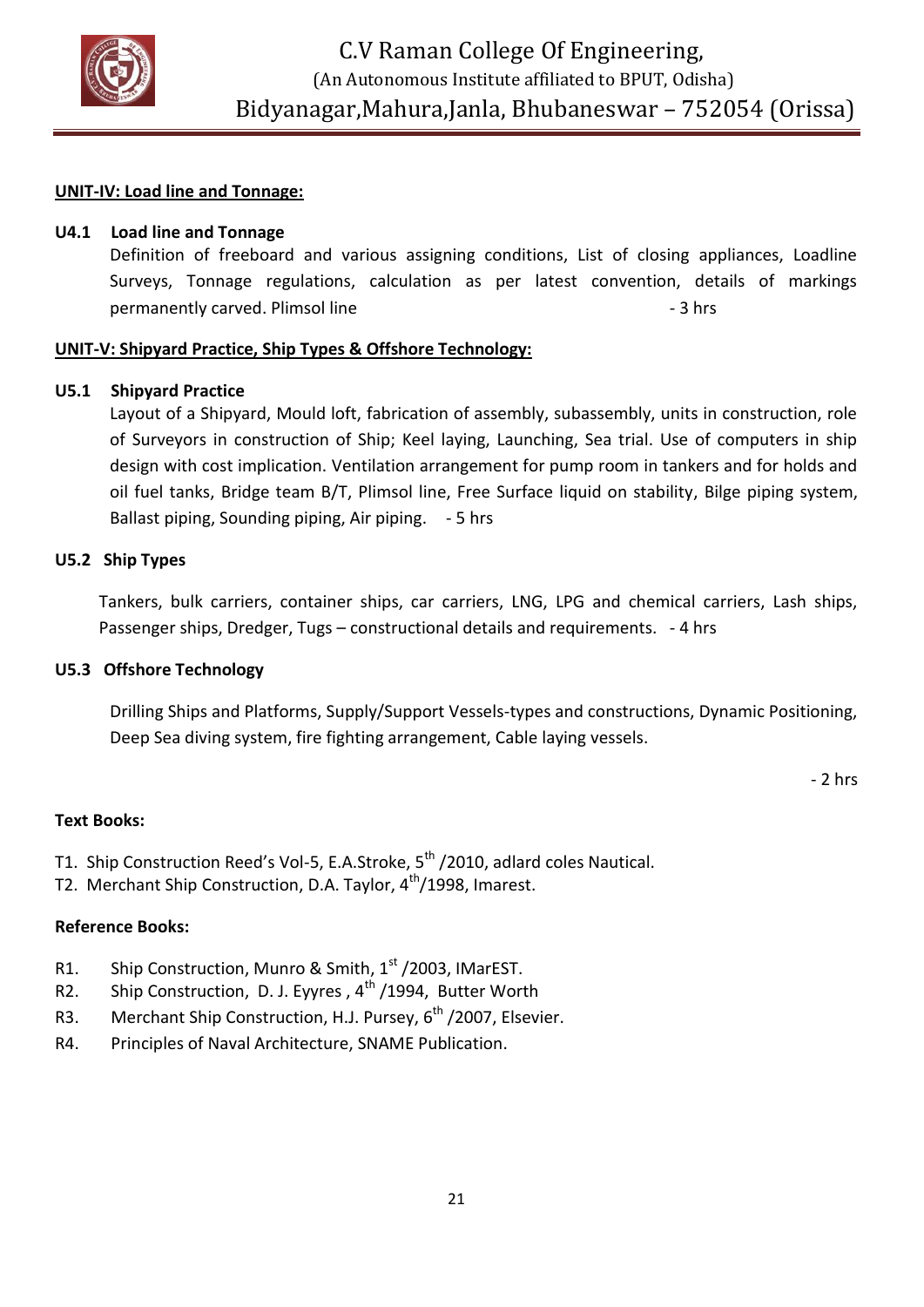

# **SEMESTER-IV**

**REF NO: To be filled by CD office**

### **MR20113:MARINE BOILER & STEAM ENGINEERING**

**Credits:03 Teaching Scheme:** Theory 03 Hrs/Week

**Prerequisites**: NIL

#### **OBJECTIVES:-**

- To impart the knowledge of Boiler & Boiler Mountings,
- Steam turbines and steam engines to the students.
- Operation , care & Maintenance of both above

#### **UNIT-I:**

#### **MARINE BOILERS**

#### **Smoke Tube Boilers** : 05Hrs

**U 1.1** General Considerations governing the design of Boilers,

Tests on boiler : Destructive and Non destructive tests on plates, rivets, welded seams, classification societies requirements for boilers construction, Hydraulic tests

**U 1.2** Types of marine boilers, comparison of smoke tube and water tube boilers; Various types in marine use, Principal dimensions and staying of flat surface of multitubular cylindrical Boilers. Vertical Auxiliary Boilers.

#### **Water Tube Boilers** :

07Hrs

- **U 1.3** General description with sketches of principal types of boilers in marine use,
- **U 1.4** Superheater, Economizer, Air pre-heater & Steam pre-heater; Circulation and use of Unheated Down comers in highly rated boilers;
- **U 1.5** Superheat temperature control, Attemperators and De-superheaters.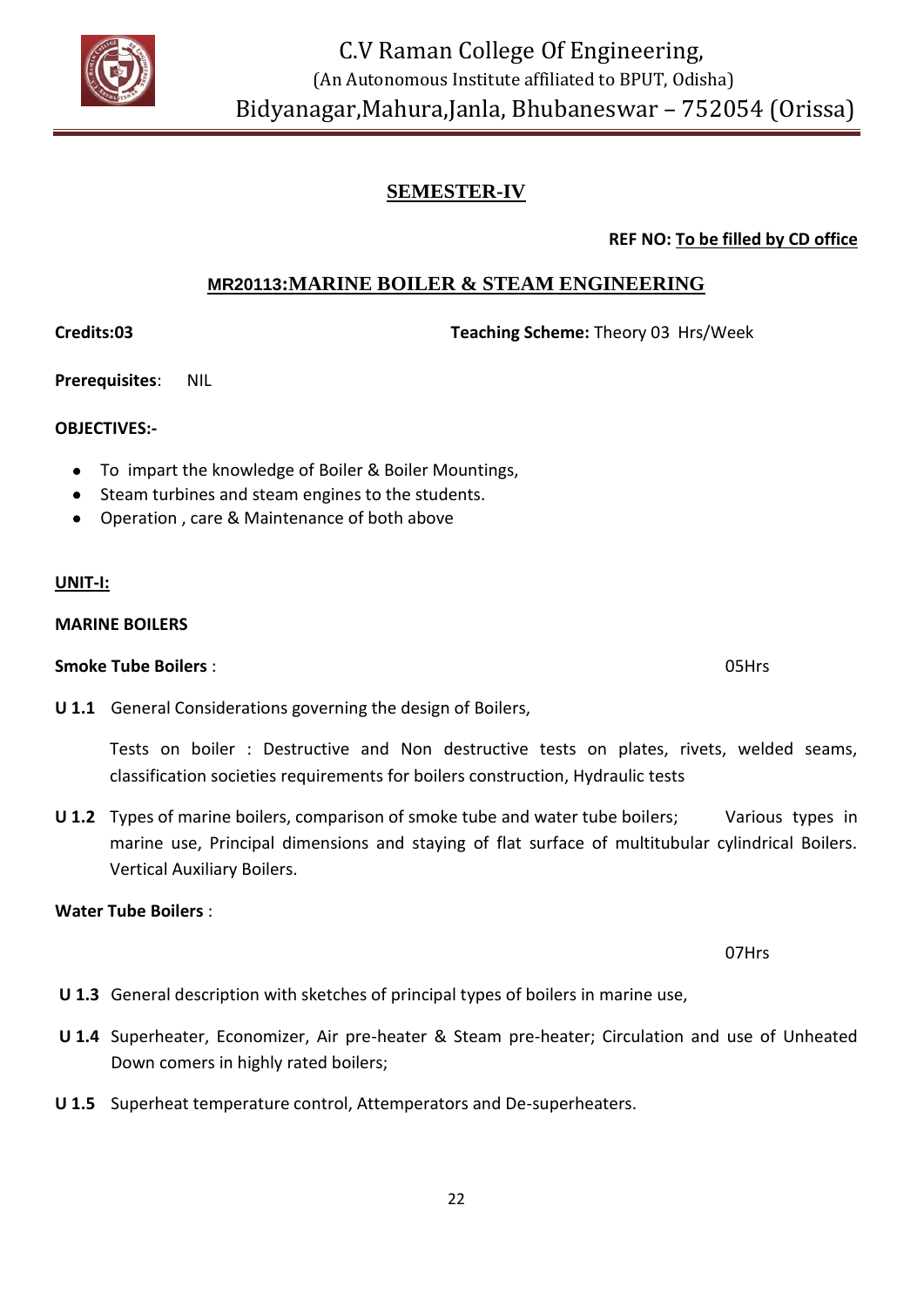#### **Waste heat Boilers** : 02Hrs

**U 1.6** Waste heat recovery calculation, exhaust gas boiler. Scotch composite Boiler, Cochran exhaust gas and composite boiler, Spanner marine exhaust gas and Composite boiler. Forced Water Circulation boiler, Double evaporation Boilers.

# **UNIT II:** 05Hrs

# **Boiler Mountings**:

- **U 2.1 Safety Valves** Improved High Lift, Full lift and full Bore type: Gauge glass Ordinary plate type and remote Indicator; Automatic feed regulator, three element High & Low water level alarms, Main Steam stop valves, Retractable type Soot blower.
- **U 2.2 Oil burning Process & Burners** : Procedure of Liquid fuel burning in open furnace. Various types of atomizer. Furnace arrangement for oil burning. Boiler Control System i.e. master control, fuel control, air control and viscosity control.

# **UNIT- III:**

#### **Operation, Care & Maintenance 04Hrs**

- **U 3.1 Refractory** : Purposes of refractory, types of refractory and reasons for failure.
- **U 3.2 Operation, Care & Maintenance** : Pre-commissioning procedures, steam raising and Operating procedures, Action in the event of shortage of water. Blowing down of boiler, Laying up a boiler; general maintenance, External and internal tube cleaning. Tube renewals, maintenance, inspection and survey of boilers.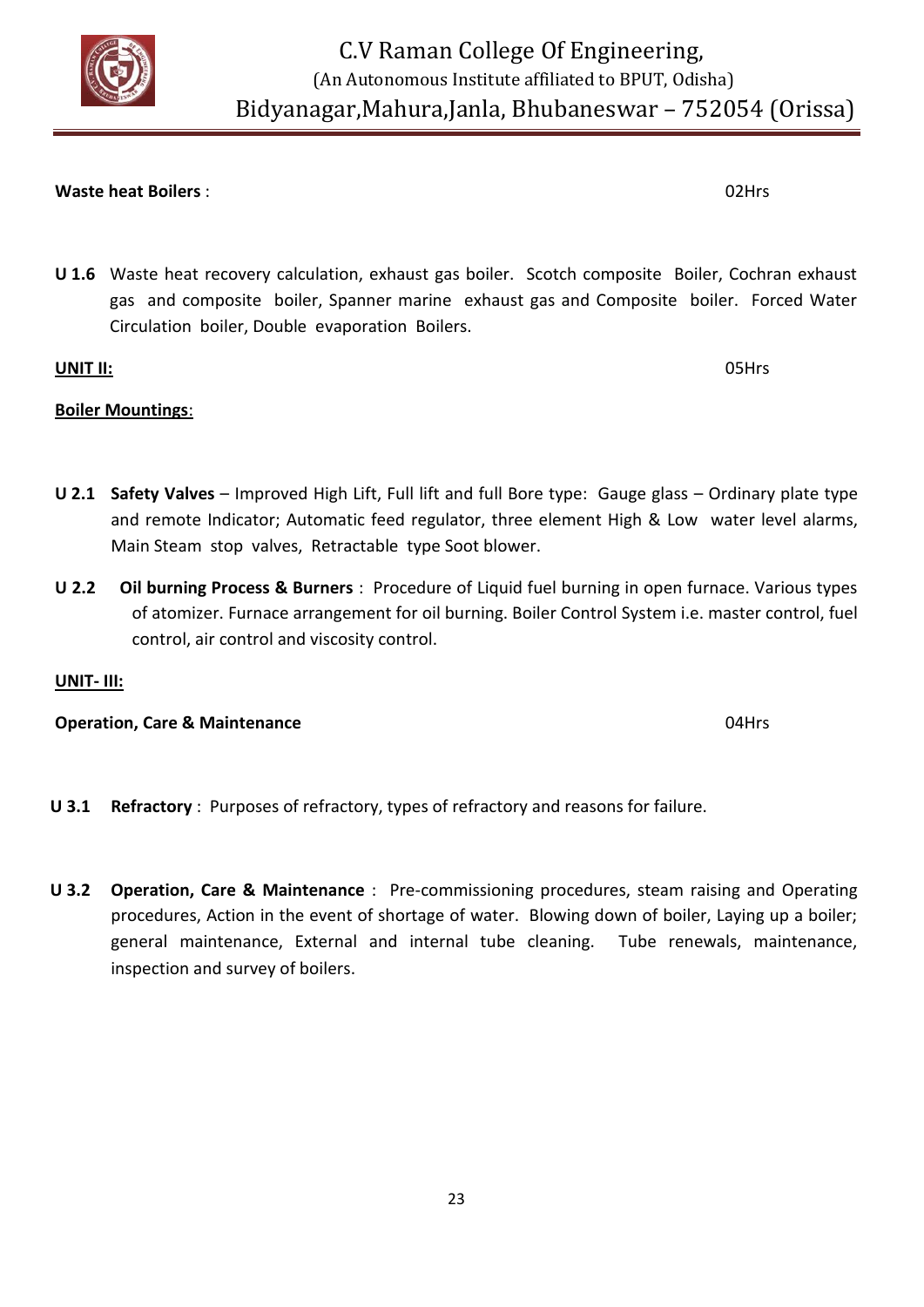

#### **MARINE STEAM ENGINEERING**

**UNIT – IV**:

- **U 4.1 Layout of Plant** : General layout of plant & description of a modern geared steam turbine installation including auxiliaries in modern use.  $\blacksquare$
- **U 4.2 Steam engines** : Multiple expansion marine reciprocating engines & steam turbines. Description of different types of steam turbines. The contract of different types of steam turbines.
- **U 4.3 Constructional details** : Types of blades, method of fixing, solid built-up & drum rotor for impulse and reaction turbines, castings for HP and LP impulse and reaction turbines, diaphragms, nozzles, glands, carbon glands, labyrinth packing glands, main bearings and thrust bearings. - 6 hrs
- **U 4.4 Reduction gears** : Reduction ratio, type of gear teeth, gear construction various arrangement of marine gearing, gear defects, flexible coupling, quill shaft.  $\sim$  3 hrs
- **U 4.5 Lubrication of Turbines** : Suitable oils and their properties, lubrication of main bearings, thrust bearings and gears. Gravity and pressure lubrication – oil system and emergency lubrication arrangement. **2** hrs
- **U 4.6 Condensers** : Shapes and types of condensers, constructional details, location & method of securing, working principles, contraction and expansion allowances, leak test. Effect – change of temperature, circulating water quantity, change of main engine power, condenser surface.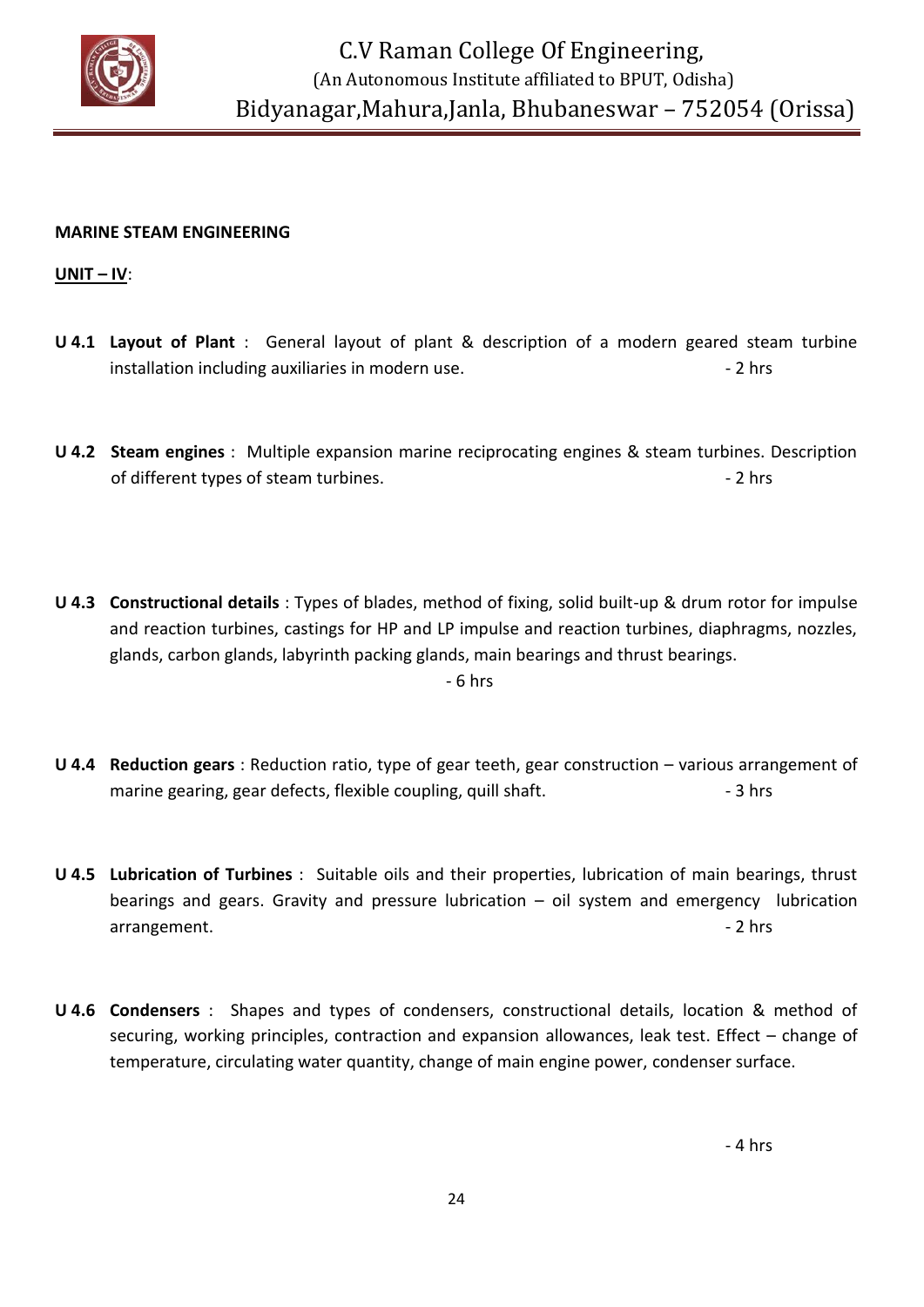

### **UNIT-V:**

- **U 5.1 Selection of materials** : Materials used in various components like blades, rotors, castings, sealing glands, gears & their justification.  $\blacksquare$
- **U 5.2 Operation and maintenance** : Turbine drain system, turbine gland steam, warming through a turbine plant, control of speed and power of propulsion, throttle valve control and nozzle control , emergency controls, emergency operation of turbines, vibration in marine steam turbine, steam turbine losses. Breakdown and fault finding. - 8 hrs
- **U 5.3 Alignment checking** : By bridge gauge and poker gauge, allowances for expansion, sliding foot, thrust bearing static and dynamic balancing. The same of the same static and dynamic balancing.

#### **Text Books:**

- T1. Marine Boilers, G. T. H. Flanagan, 1<sup>st</sup> /2009, Elsevier.
- T2. Steam Turbine Theory & Practice, J. Kearton, 1964, Sir Issac Pitman & Sons.

#### **References Books:**

- R1. Marine Steam Boilers, J. H. Milton.
- R2. Running & Maintenance of Marine Machinery, I. M. E Publication.
- R3. Boiler Plant Instrumentation, Kent Gunn.
- R4. Boiler Control System, David Lindsley.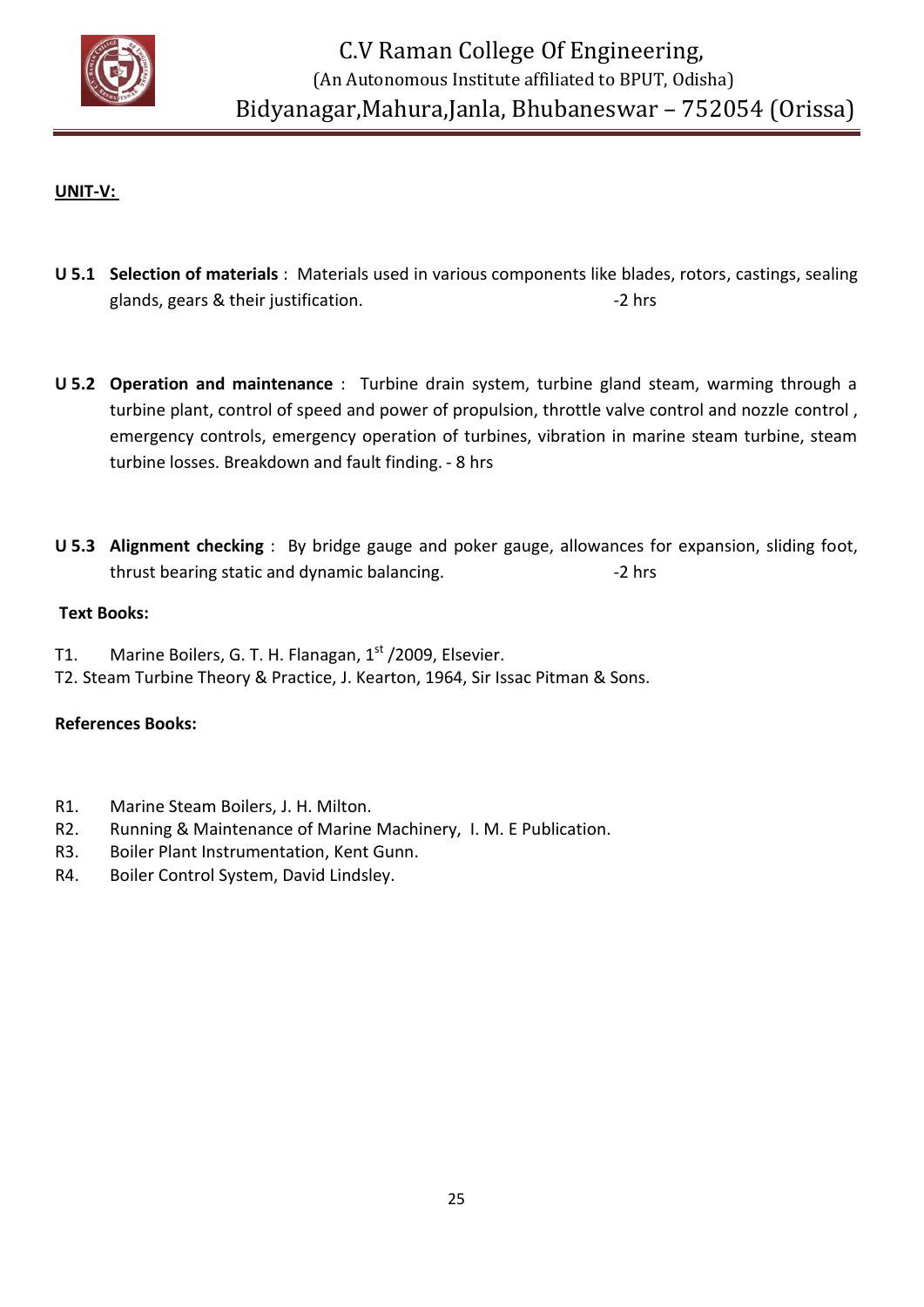

# **SEMESTER-IV**

**REF NO: To be filled by CD office**

# **MR20114:WORKSHOP TECHNOLOGY**

**Credits: 03 Teaching Scheme:** Theory 03 Hrs/Week

**Prerequisites**: NIL

**Objectives:-** To impart knowledge to the students about, Common Workshop Tools, Measuring Techniques, Overhauling of various types of valves and Machine and Machine process tools.

#### **UNIT-I: Common workshop Tools & Metal cutting Machines:**

- **U1.1 Common workshop Tools** : Description and uses of different types of Calipers, Straight edges, Try squares, Vices, Hammers, Chisels, Scrapers, Files, Drills, Reamers, Tapes, V-Blocks, Face plate, Marking blocks, Carpentry tools, pattern maker's tools, Smithy tools and Moulding tools. Application of hand tools as chisel, file and saw. - 6 hrs
- **U1.2 Metal cutting Machines :** Kinematic analysis, specification, operation and inspection of the more important types of metal cutting machine tool including Centre lathes, Capstan and turret lathes, Automatic lathes, drilling and boring machines. Shaping slotting and planning machines, Milling and broaching machines. The same state of the 10 hrs

#### **UNIT-II: Machine Process & Machine Tools & Abrasive process:**

**U2.1 Machine Process & Machine Tools :** The geometry of cutting processes, Chip formation, Cutting forces, Stresses and power; Friction of chip on tool. Generation and dissipation of heat in cutting. Standard nomenclature for cutting tools. Cutting speeds and feeds, estimation of machining time. The fundamental Cutting process, geometrical control of the cutting edge Turning, Screw cutting and taper turning processes on Centre lathe.

- 5 hrs

**U2.2 Abrasive process :** Grinding, honing and lapping by hand and machines. Shears and punches. Wood working machines. Principles of jigs and fixtures Standardization. - 5 hrs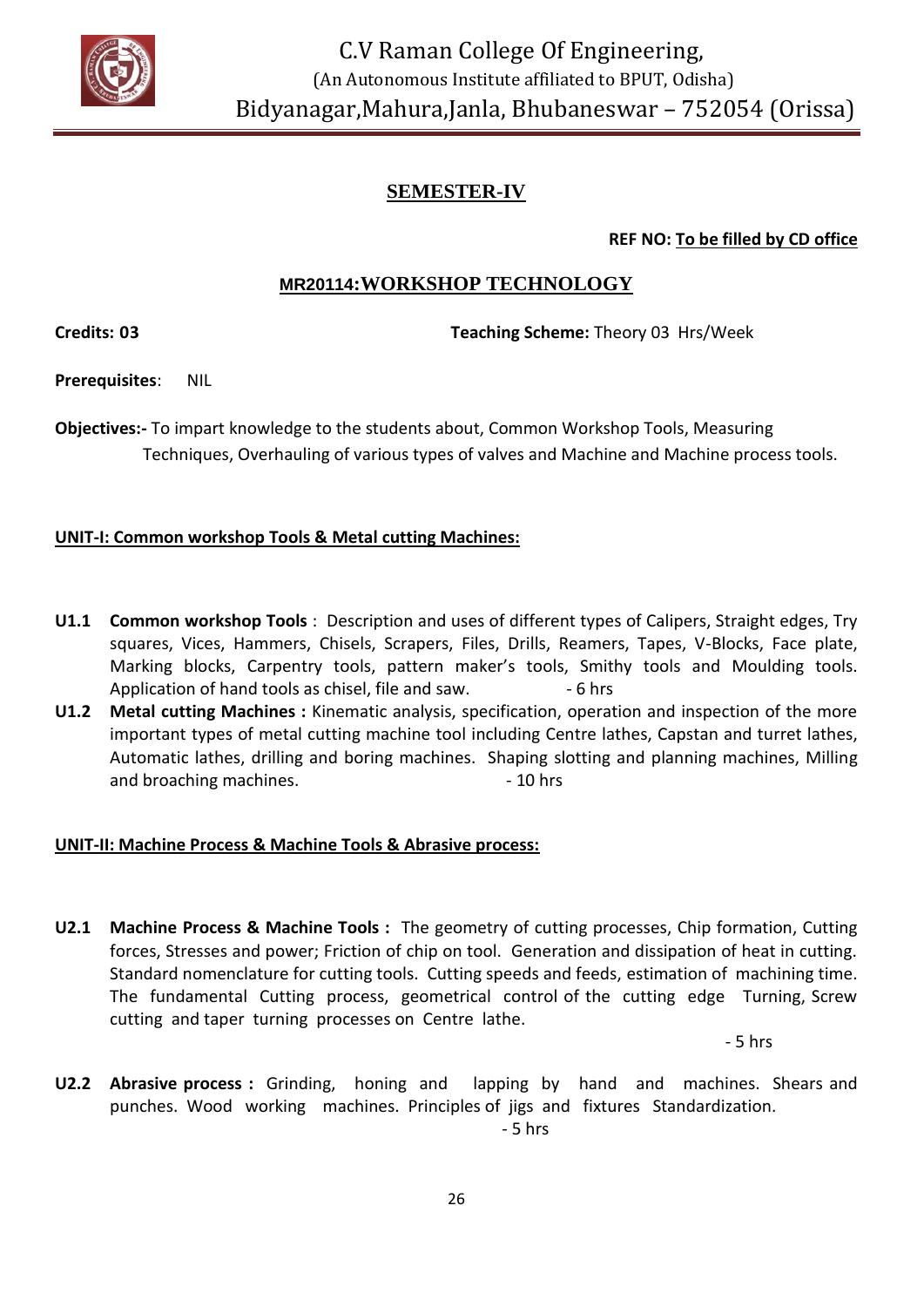

#### **UNIT-III: Measuring Instruments & Inspection:**

**U3.1 Measuring Instruments & Inspection :** Description and use of steel rule, Vernier's scale, Micrometer, Dial gauge, Depth gauge, thread gauge, Feeler gauge, Wire gauge, pattern maker's scale, Taper gauge, snap gauge, Plug gauge, Optical methods of measurement, Principles of interchangeability, limit system, Use of limit gauge.  $\sim$  6 hrs

#### **UNIT-IV: Fitting and Overhauling & Safety Measures:**

- **U4.1 Fitting and Overhauling :** Types of packing and jointing materials and their uses, Design considerations and construction of various types of valves and cocks, Reducing valves for steam and air. Bedding of bearings, marking of engine parts for fitting, machining operations fitting of keys, cotters, Pipe work.  $\overline{a}$  and  $\overline{a}$  and  $\overline{a}$  and  $\overline{a}$  and  $\overline{a}$  and  $\overline{a}$  and  $\overline{a}$  and  $\overline{a}$  and  $\overline{a}$  and  $\overline{a}$  and  $\overline{a}$  and  $\overline{a}$  and  $\overline{a}$  and  $\overline{a}$  and  $\overline{a}$  and
- **U4.2 Safety Measures :** Sources of danger and methods of protection. Types of guards and safety devices, Factory Act regulations. The contract of the set of the set of the set of the set of the set of the set of the set of the set of the set of the set of the set of the set of the set of the set of the set of the set

#### **UNIT-V: Welding:**

**U5.1 Welding:** Welding Equipment & Applications, Electric welding (A.C & D.C.) spot welding. Gas welding. Soldering & Brazing. Different welding & Electrodes, Solders & Brazing Fluxes. Defects in welding

Safe working practices – Personal Protection Equipment - 10 hrs

#### **Text Books:**

- T1. Hazra & Choudhury Vol-I, 14<sup>th</sup> edition, Media Promoters Publishers Pvt. Ltd.
- T2. Hazra & Choudhury Vol-II, 12<sup>th</sup> edition, Media Promoters Publishers Pvt. Ltd.

#### **REFERENCES :**

- R1. Workshop Technology Kurmi, S.Chand publication, 2009 edition.
- R2. Workshop Technology W.A.J. Chapman ( Vol I & II ), 2010 edition, CBS editor.
- R3. H.M.T Production Technology TATA McGraw Hill, New Delhi,  $30<sup>th</sup>$  edition 2010.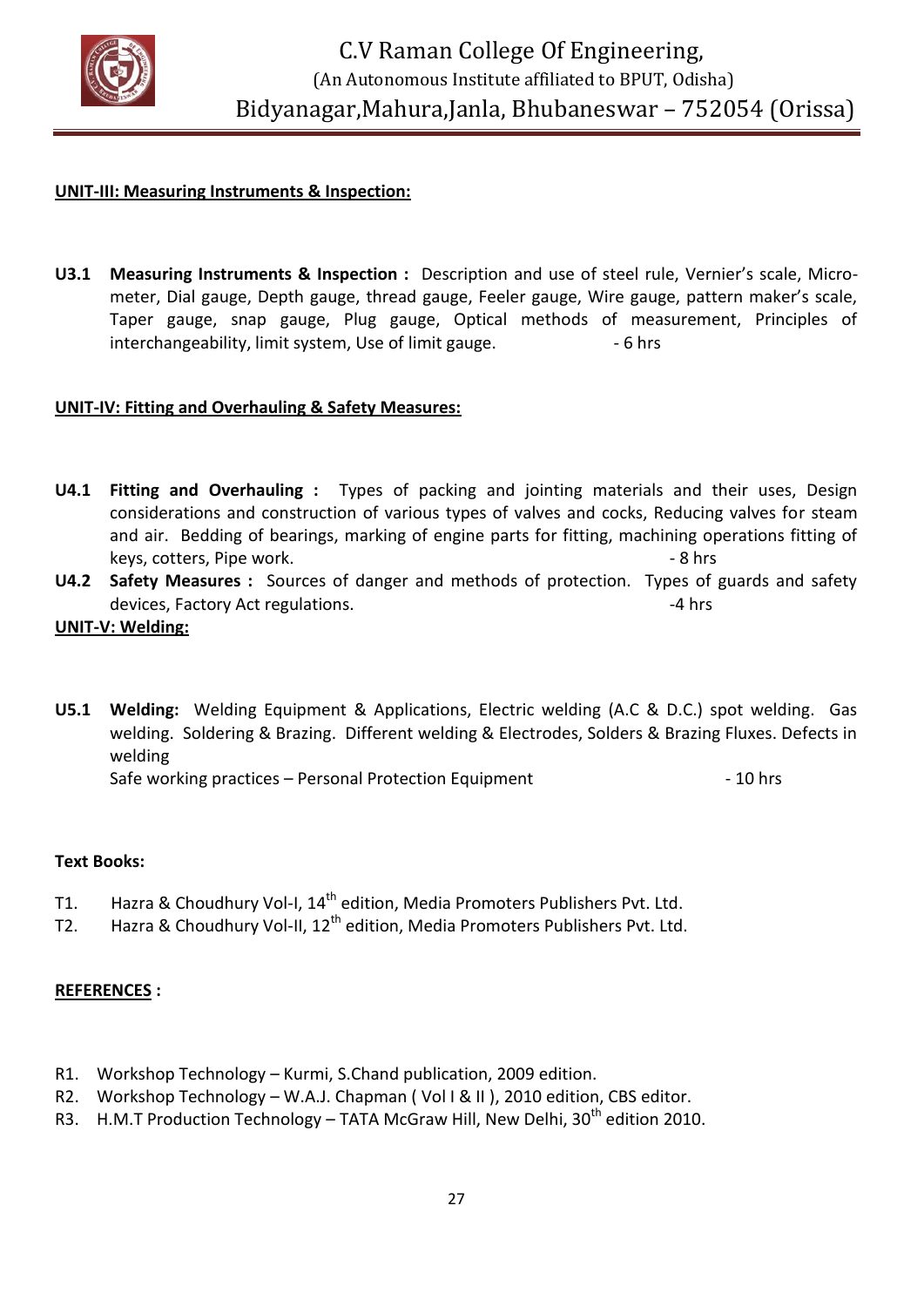

# **SEMESTER-IV**

**REF NO: To be filled by CD office**

# **MR20115:MARINE HEAT ENGINE & AIR-CONDITIONING**

**Credits: 03 Teaching Scheme:** Theory 03 Hrs/Week

**Prerequisites**: NIL

**Objectives:** To impart the knowledge on Steam turbines, power plants and nozzles and basic principles of marine refrigeration

#### **UNIT –I:**

- **U1.1 Vapour Power cycles** : Carnot's cycle, Rankine Cycle, Modified Rankine Cycle, superheat cycle, reheat cycle, regenerative cycle, Binary vapour cycle and its effect on Thermal Efficiency, Steam machinery plants, combined steam & gas plant. - 10 hrs
- **U1.2** Modified Rankine cycle for steam Engines, Hypothetical Indicator Diagram. Mean Effective pressure and work transfer, Diagram Factor. Indicated power, Specific steam consumption. Indicated Thermal Efficiency. Efficiency Ratio, Engine Efficiency, Energy *Balance*, Compound steam Engines, Missing quantity prob. Applied lems.  $-5$  hrs
- **U1.3 Boiler Calculations**; Boiler Thermal Efficiency and Equivalent Evaporation of a Boiler; Basic Calculations on the effect of Condenser Leakage and Impure Feed, dissolved solids and scale in Boilers; Density of water and its control in Boilers & Evaporators. Basic calculations on performance of single-effect, multi-effect and Flash-type Evaporators; Applied Problems. Heat balance chart.  $\overline{\phantom{a}}$  - 3 hrs

#### **UNIT-II:**

**U2.1 Gas Turbine Plants**: Constant volume or Explosion cycle Gas Turbine plant, constant pressure cycle or Joule – Brayton cycle Gas turbine plant simple C-B-T cycle, condition for maximum work output and thermal efficiency in simple cycle. Methods of improvement of Thermal Efficiency and work ratio of Gas Turbine plants. C-B-T-H cycle, complex cycles, closed cycle operation of Gas turbine plants, their merits and demerits.

- 10 hr

#### **UNIT-III:**

**U3.1 Axial Flow Compressor**: Principle of centrifugal compression and pressure rise in centrifugal compressor, change in Angular Momentum. Pre-whirl and pre-whirl vanes. Mach number at inlet to a centrifugal compressor, slip and slip factor, multi-stage centrifugal compressor.

- 6 hrs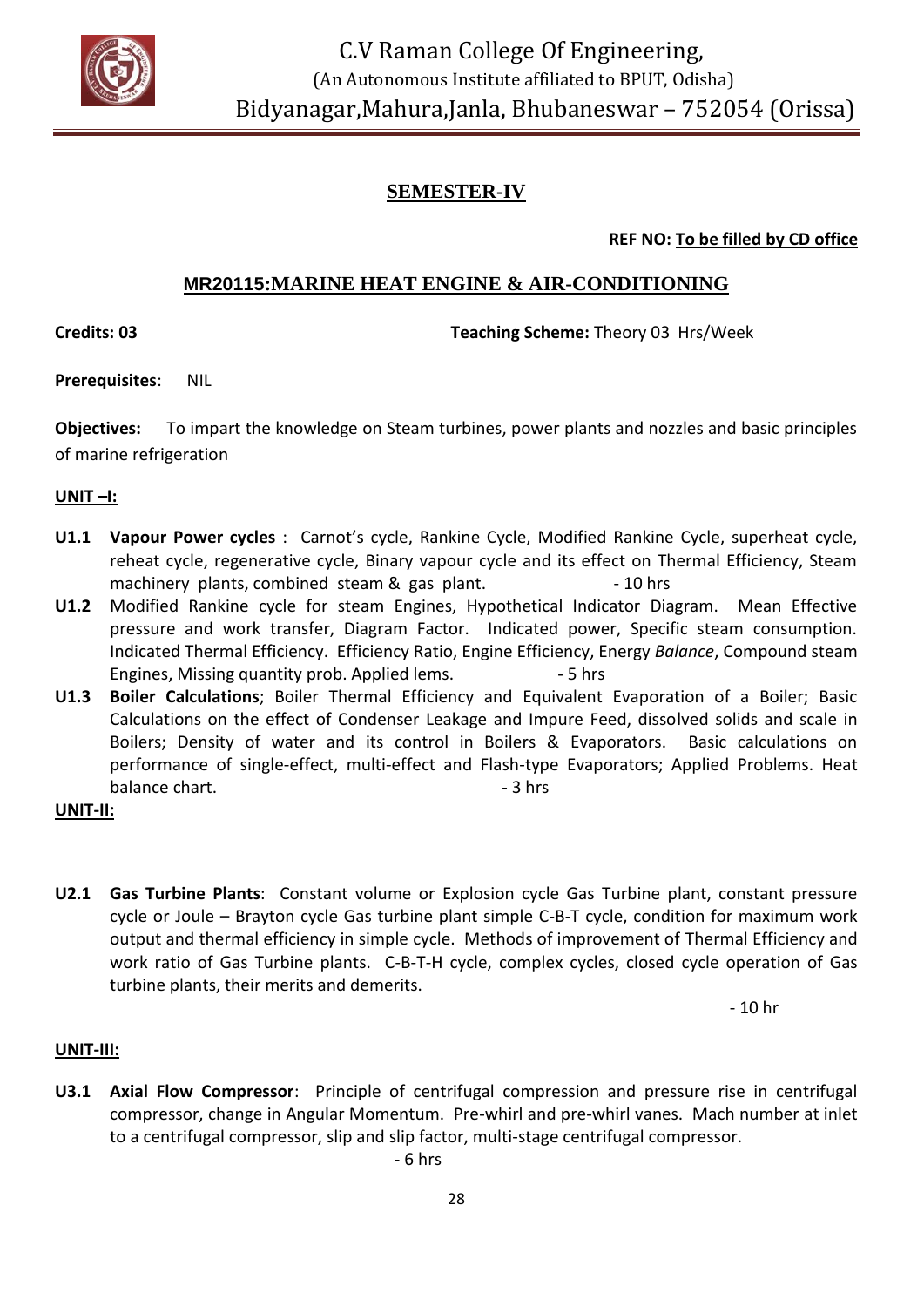

#### **UNIT-IV:**

- **U4.1 Refrigeration:-** Reversed Carnot cycle, Vapour compression cycles, Refrigerating Effect, Coefficient of performance, cooling capacity, rating of a Refrigerating Plant, Methods of improving C.O.P. Use of Vapour Tables, Applied Problems. 4. The Shrs
- **U4.2 Multi Refrigeration System**: Typical marine Refrigerating plants with multiple compression and Evaporator system. The contract of the system of the system of the system of the system of the system of the system of the system of the system of the system of the system of the system of the system of the system of the s

#### **UNIT – V:**

**U5.1 Air Conditioning System:** Air and Water vapour mixture, Specific Humidity, Relative Humidity, Dew point, unsaturated and saturated Air. Study of psychrometric chart, numerical based on psychrometry Principle of Air conditioning, psychometric properties of air comfort conditions, control of humidity  $-6$  hrs

#### **Text Books:**

- T1. Thermal Engineering by R.K.Rajput, 2<sup>nd</sup> revised edition 1999.
- T2. A Text book of Refrigeration & Air Conditioning by R.S.Khurmi & J.K.Gupta,  $5^{th}$  Edition.
- T3. Steam & Gas Turbine by R.Yadav,  $6<sup>th</sup>$  Edition.

#### **References Books:**

- R1. Heat engine, P. L. Ballaney
- R2. Thermodynamics applied to Heat engines, E. H. Lewitt
- R3. Applied Thermodynamics for Engineering Technologists, T.D.Eastop & A. McConkey, 5<sup>th</sup> /2004, Pearson.
- R4. Applied Thermodynamics, J. B. O. Sneeden & S. V. Karr.
- R5. Tanker Safety Guide Liquefied Gas, International Chember of Shipping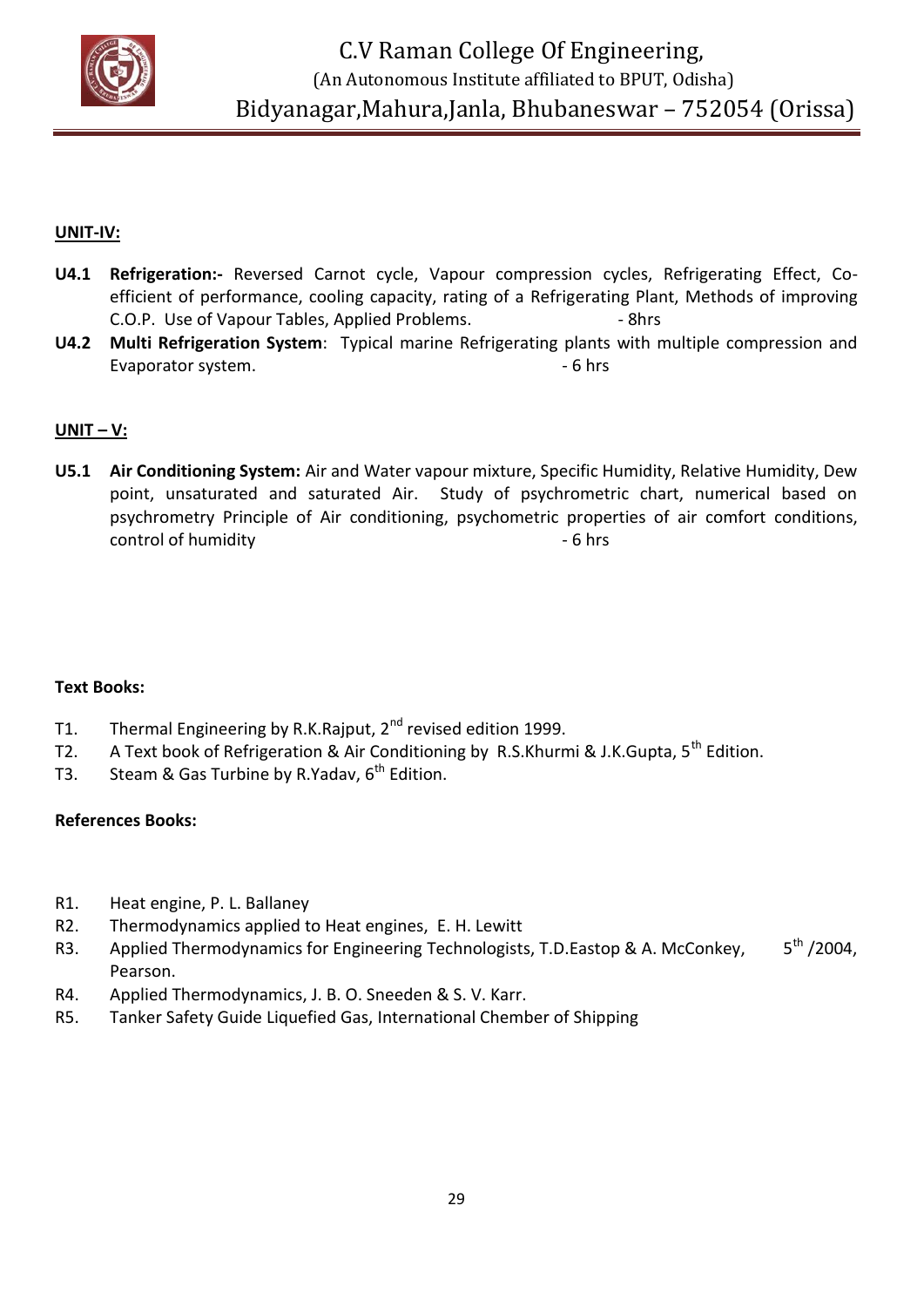

# **SEMESTER-IV**

# **REF NO: To be filled by CD office**

# **MR20116:STRENGTH OF MATERIAL-II**

**Credits: 03 Teaching Scheme:** Theory 03 Hrs/Week

**Prerequisites**: NIL

# **Objectives:**

- To make the student learner, able to determine various stresses and strains in simple and composite members under external load, strength of simple connections and strain energy stored in members.
	- To make the student learner able to design beams which can resist bending and shearing stresses and to teach the concept of principal stresses and maximum shear stresses.
	- To teach the students to calculate the Shear force and Bending moment for the various types of statically determinate and indeterminate beams and the method of drawing the SFD and BMD.
	- To make the student learner able to calculate the deflections caused by the application of loads and design of solid, hollow shafts, open coiled and closed coiled helical springs based on shear and bending.

# **UNIT-I: Compound Stress and Strain:**

- **U1.1 Compound Stress and Strain** : Stresses on an Oblique section, General two dimensional stress system, Materials subjected to Direct & Shear Stresses, Principal plane & Principal Stresses. Strain on an oblique section.
- **U1.2** Determination of principal strains. Principal strains in 3-dimensions. Principal Stresses determined from Principal Strains.
- **U1.3** Mohr's Diagrams for Stress, Stress and Strain Rosette. Combined bending and Twisting, Equivalent bending moment and Torsion, shear, bending and torsion, Theories of failure.

 $-10$  hrs

#### **UNIT-II: Deflection of Beams:**

- **U2.1 Deflection of Beams** : Strain energy due to bending. Application of impact loading. Deflection by integration,
- **U2.2** Macaulay's Method.
- **U2.3** Moment area Methods of deflection co-efficients. Deflection due to shear, Deflection by graphical method. Applied problems.  $\blacksquare$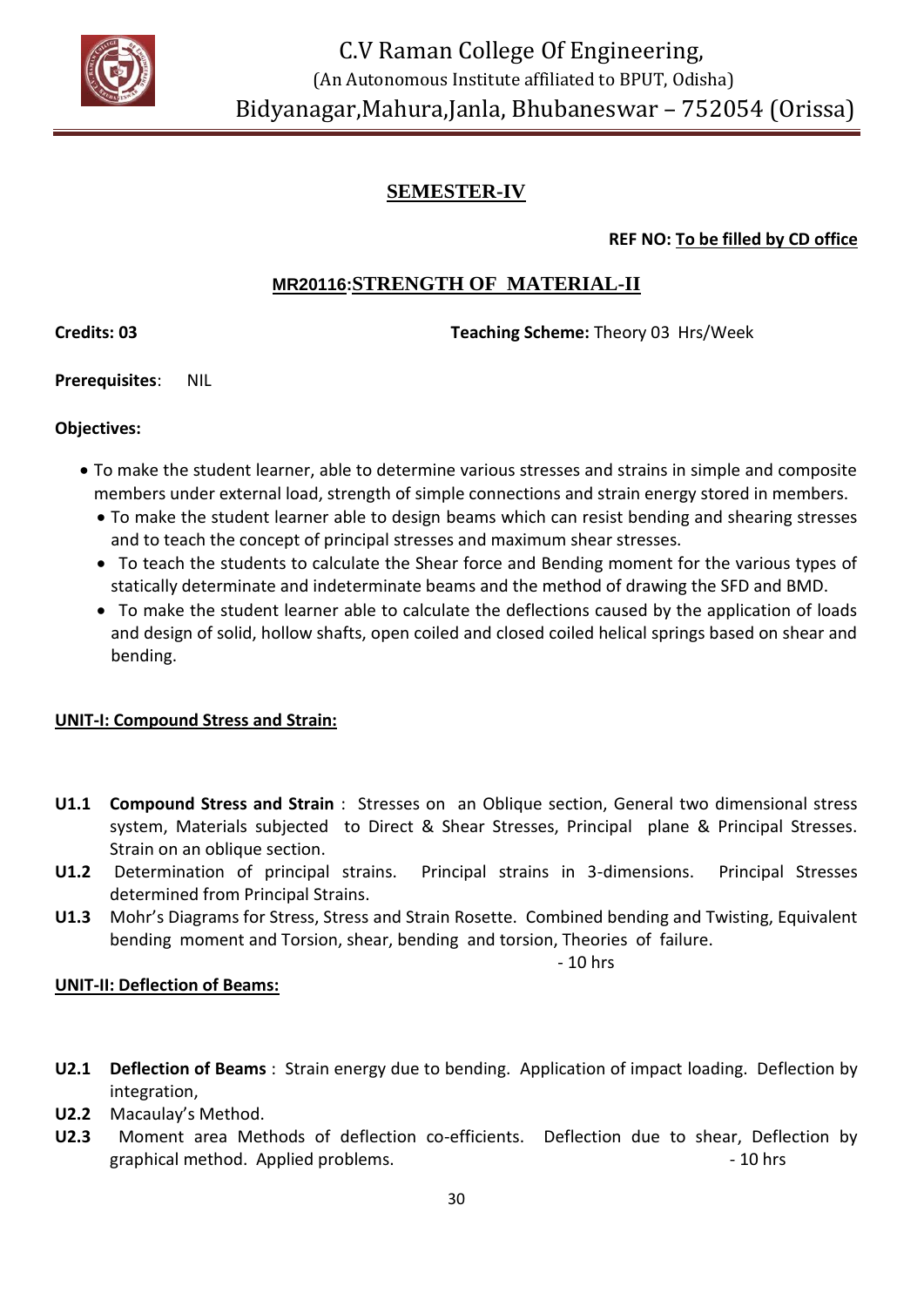

#### **UNIT-III: Built-in and continuous beams:**

- **U3.1 Built-in and continuous beams** : Moment-area method, built-in beam with central concentrated load, built-in beam with uniformly distributed load, with load not at center, Macaulay's method,
- **U3.2** Continuous beam, Claperyrons three moment theorem. Applied problems.

- 10 hrs

#### **UNIT-IV: Thin Curved bar:**

- **U4.1 Thin Curved bar** : Strain energy due to bending Castigliano's theorem, and its application to curved bars, strain energy due to twisting. Applied problems.  $\overline{\phantom{a}}$  - 8 hrs
- **U4.2 Thick Cylinders** : Thick cylinders, Lame's theory, compound cylinders, solid shaft subjected to radial pressure, shrinkage allowance & application. Applied problems.  $\overline{\phantom{a}}$  - 7 hrs

#### **UNIT-V: Struts:**

- **U5.1 Struts** : Euler's theory and Euler's buckling load. Struts with both ends pin joined, both ends fixed, one end fixed and one end free, one end hinged. Pin joined strut with eccentric load, Rankine-Gordon Formula. Applied problems. 49 hrs **Text Books:**
- T1. Strength of Materials by Er. R.K.Rajput, S.Chand Publication, 5<sup>th</sup> revised edition 2010.

#### **References Books:**

- R1. Strength of Materials, G. H. Ryder.
- R2. Strength of Materials, Stephen Timoshenko.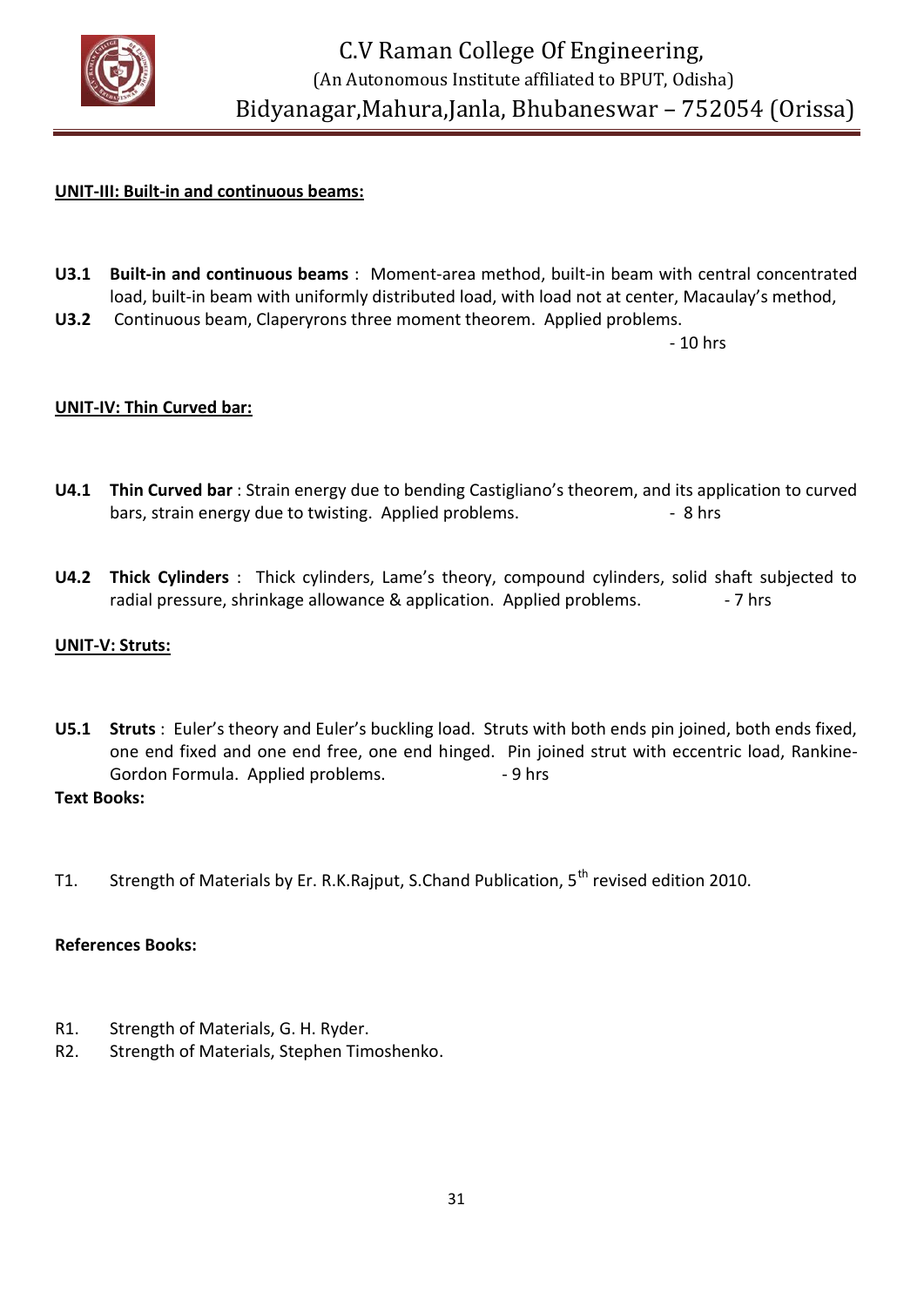

# **SEMESTER-IV**

**REF NO: To be filled by CD office**

# **MR21117:MECHANICS OF MACHINES-II**

**Credits:03 Teaching Scheme:** Theory 03 Hrs/Week

**Prerequisites**: NIL

**OBJECTIVE**: To impart the knowledge to the student on Balancing, Vibrations : Torsional, forced and transverse.

#### **Course Details:**

#### **UNIT 1:**

- **U1.1 Dynamics of Rotation** : Dynamics of rotation particle and rsotating bodies, velocity and acceleration in terms of path variables, cylindrical co-ordinates forces acting on a body having known motion; Torque equation; Work done by application of torque; Kinetic energy of rotation. Total Kinetic energy of a rolling wheel.  $\overline{a}$  and  $\overline{a}$  and  $\overline{a}$  are 4 hrs
- **U1.2** Balancing of masses rotating in different planes, dynamic forces at bearings; Primary and secondary balance of multi-cylinder in-line Engines and Configurations. Primary and secondary balance of multi-cylinder V - type Engines and Configurations. - 8 hrs
- **U1.3 Vibration** :Free Harmonic Vibrations, Linear motion of an elastic system, Angular motion of an elastic system. Differential equation of motion. Free Vibration of springs in series and parallel. Simple and Compound pendulums. Single and two degrees of freedom.

- 8 hrs

# **UNIT 2:**

- **U2.1. Torsional vibrations** : Single rotor system, rotor at end and rotor in the middle. Effect of inertia of Shaft, Two rotor system, rotors at both ends and rotors at one end. Three rotor and multirotor system. Torsionally equivalent shafts, Geared system.  $\sim$  5 hrs
- **U2.2. Forced Vibrations** : Forced Linear and angular Vibrations, Periodic force transmitted to support,

Periodic movement of the support. The support of the support of the support of the support of the support of the support of the support of the support of the support of the support of the support of the support of the supp

#### **Unit 3: Transverse vibrations of beams, Damped Vibrations**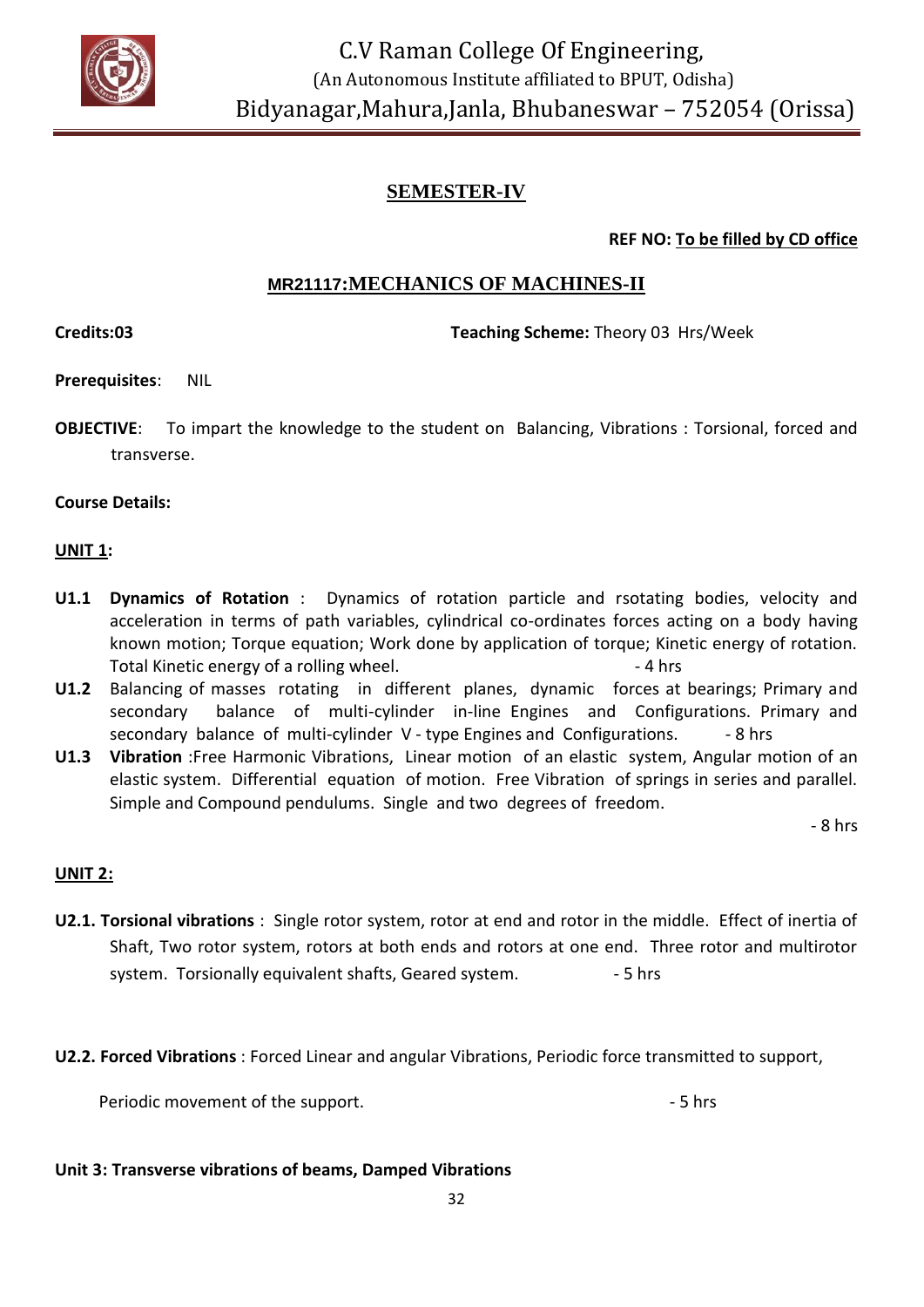

- **U3.1. Transverse vibrations of beams** : Single Concentrated load, effect of the mass of the beam, Energy method-several concentrated Loads uniformly distributed load, Dunkerley's empirical method for several Concentrated loads.  $\overline{\phantom{a}}$  - 6 hrs
- **U3.2**. Whirling of shafts-Whirling of shafts, critical speed, effect of slope of the disc, effect of end thrust. - 5 hrs

#### **UNIT 4:**

**U4.1. Damped Vibrations** : Idea of Viscous and Coulomb damping, Linear and angular vibrations with Viscous damping, Forced damped linear and angular Vibrations, Periodic movement of support. - 5 hrs

#### **UNIT 5:**

**U5.1. Forced Damped Vibration** : Differential equation of motion, amplitude, frequency & their applications. **Example 2** hrs

#### **Text Books:**

T1. Theory of Machines by R.S. Khurmi & J.K.Gupta, S.Chand publication, 1<sup>st</sup> multi color revised & updated edition 2005.

#### **REFERENCES** :

- R1. Advanced Mechanics of Machines, J. Hannah & R.C. Stephens, 8<sup>th</sup>/1978, James Munro & company
- R2. Theory of Machines, P. L. Ballaney, 2010, Khanna.
- R3. Theory of Machines, R.K. Bansal, R. S.S. Bran, 5<sup>th</sup> edition, Laxmi publication
- R4. Engineering Mechanics, S. Timoshenko & D. H. Young, 4<sup>th</sup> /2012, TMH.

#### **REF NO: To be filled by CD office**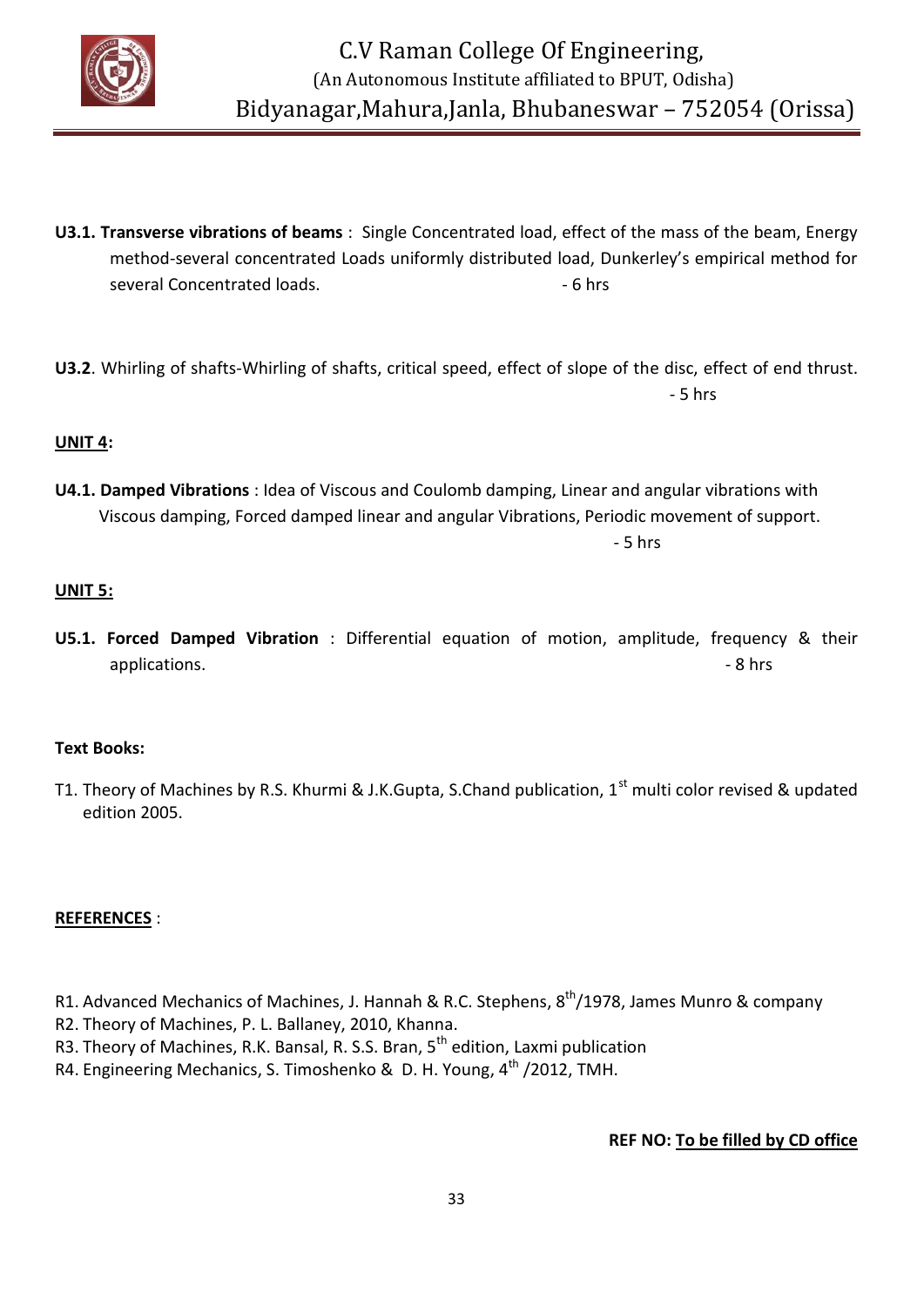

# **MR20318:ELEMENTARY NAVIGATION & SEAMANSHIP**

**Credit: 01 Lab/ Sessional-** 02 hrs/ Week

- **Seamen & their duties :** Ship's Department, General ship knowledge and nautical terms like Poop-Deck, Forecastle, Bridge.  $\blacksquare$
- **Navigational Lights and Signals :** Port and Starboard, forward and aft mast lights, Colours and Location. Look out, Precautions and Bad weather, Flags used on ships, Flag etiquette, Morse and Semaphore signaling, Sound signals. The same state of the set of the set of the set of the set of the set of the set of the set of the set of the set of the set of the set of the set of the set of the set of the set of the
- **Rope Knots and Moorings :** Types of knots. Practice of knot formation, Materials of ropes, Strength, Care and maintenance, use of mooring line, heaving line, Rat guards, Canvas and its use. - 2 hrs
- **Anchors :** Their use, Dropping and Weighing anchor, Cable stopper.  $\qquad 2$  hrs
- **Navigation :** General knowledge of principal Stars. Sextant, Navigation Compasses, Echo Sounder, Log and uses, barometer and weather classification, G.M.T. and Zonal time, wireless Navigational Instruments, radar satellite-Navigation. 4.6 hrs
- **Life boats & Life rafts :** Construction, equipment carried, carrying capacity. Davits and their operation, Launching of Life rafts (Inflatable type). Embarkation into lifeboat and Life raft. Survival pack, Stowage and securing arrangement. Rescue boat, immersion suit, Thermal Protective Aid - 8 hrs
- **Abandon Ship :** Manning of lifeboat and life raft. Muster list, Radio and Alarm signals, Distress signal (S.O.S.). Distress Calls time and Radio frequency. Pyro-techniques. - 8 hrs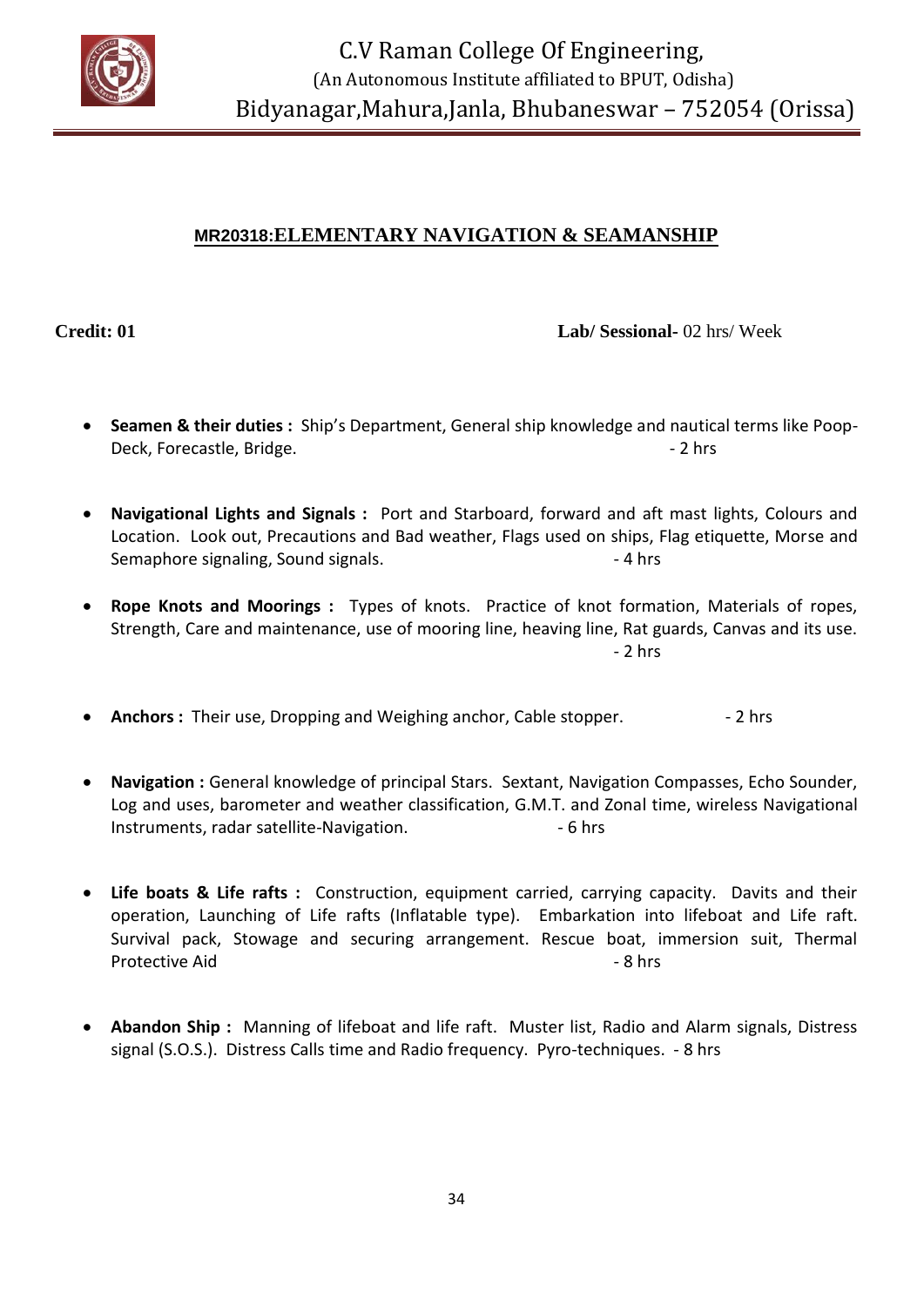

 **Survival at Sea :** Survival difficulties and factors, equipment available, Duties of crew members, Initial action on boarding, Maintaining the craft. 4 hrs

# **Introduction of** : MARPOL Convention and its annexes, Regulatory Control towards environmental pollution at sea. Familiarisation with SOLAS, STCW conventions , ISPS code and other maritime codes & conventions, ill effects of cargo on human and environment. - 8 hrs

- Knots, bends and hitches, Ropes splice, Donning of Life jackets, Life boat drills. Lowering & hoisting of Life boats (model).  $\overline{\phantom{a}}$  - 8 hrs
- Rescue: Method of Helicopter rescue, evaporation
- Method of helicopter rescue, evacuation example of the state of the 2 hrs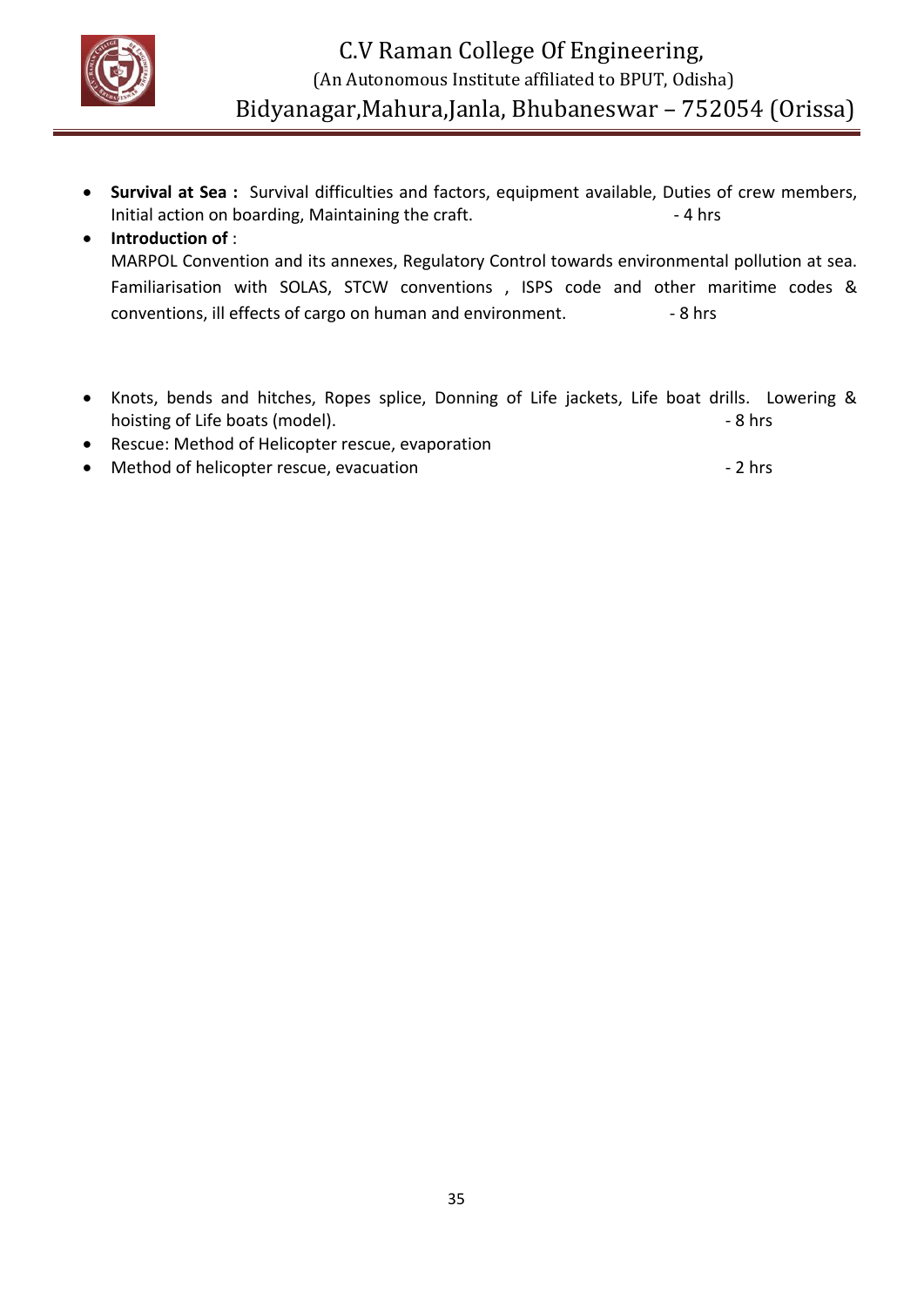

# **SEMESTER-IV**

**REF NO: To be filled by CD office**

# **MR21319:HEAT & BOILER CHEMICAL LABORATORY**

**Credit: 01 Lab/ Sessional-** 02 hrs/ Week

#### **BOILER CHEMISTRY**

- 1. To determine hardness content of the sample of boiler water in P.P.M. in terms of CaCO<sub>3</sub>
- 2. To determine Chloride Content of the sample of water in P.P.M. in terms of CaCO<sub>3</sub>
- 3. To determine Alkalinity due to Phenolphthaline, total Alkalinity and Caustic Alkalinity of the sample of water (in P.P.M)
- 4. To determine Phosphate Content of the sample of water
- 5. To determine dissolved Oxygen content of the sample of water.
- 6. To determine sulphate content of given sample of water
- 7. To determine Ph-value of the given sample of water.
- 8. To determine total-dissolved solids, turbidity of a sample of water.
- 9. To determine Hydrazine content of boiler water .
- 10. Study sludges and scale deposit Silica, volatile and non-volatile suspended matter.
- 11. Boiler water tests and kits as found in latest types of ships

#### **FUEL & LUBRICANT CHEMISTRY**

- 1. To determine Absolute Viscosity and Kinematic Viscosity of Heavy oil, Diesel oil, Fresh Lubricating Oil & Used Lubricating oil by Red Wood Viscometer.
- 2. To determine the Flash Point of a given sample of Fuel & Lubricating oil.
- 3. To determine water content of used Lubricating oil .
- 4. Conduct spot test for L.O and analyse result .
- 5. To determine the percentage of CO2. CO and Oxygen in the flue gases.
- 6. To determine the Calorific value of the fuel with the help of a Bomb Calorimeter .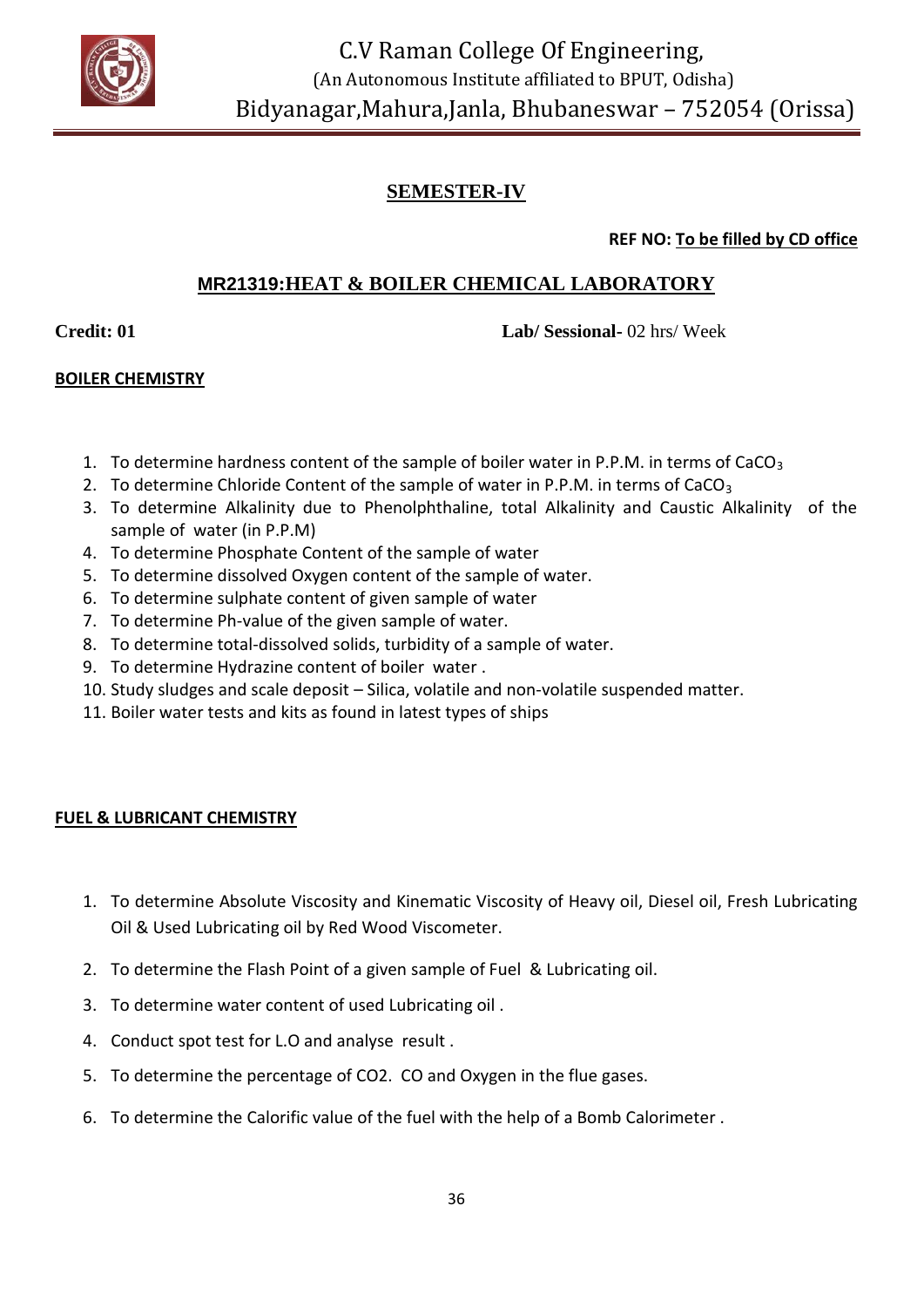

#### **HEAT TRANSFER EXPERIMENTS**

- 1. To determine the Thermal Conductivity of good conductors.
- 2. To determine the Thermal Conductivity of Insulating materials.
- 3. Heat transfer Through Fins or extended surface.
- 4. Heat Transfer through Forced Convection.

Industrial Chemistry; fundamental; acidity /alkalinity, corrosion